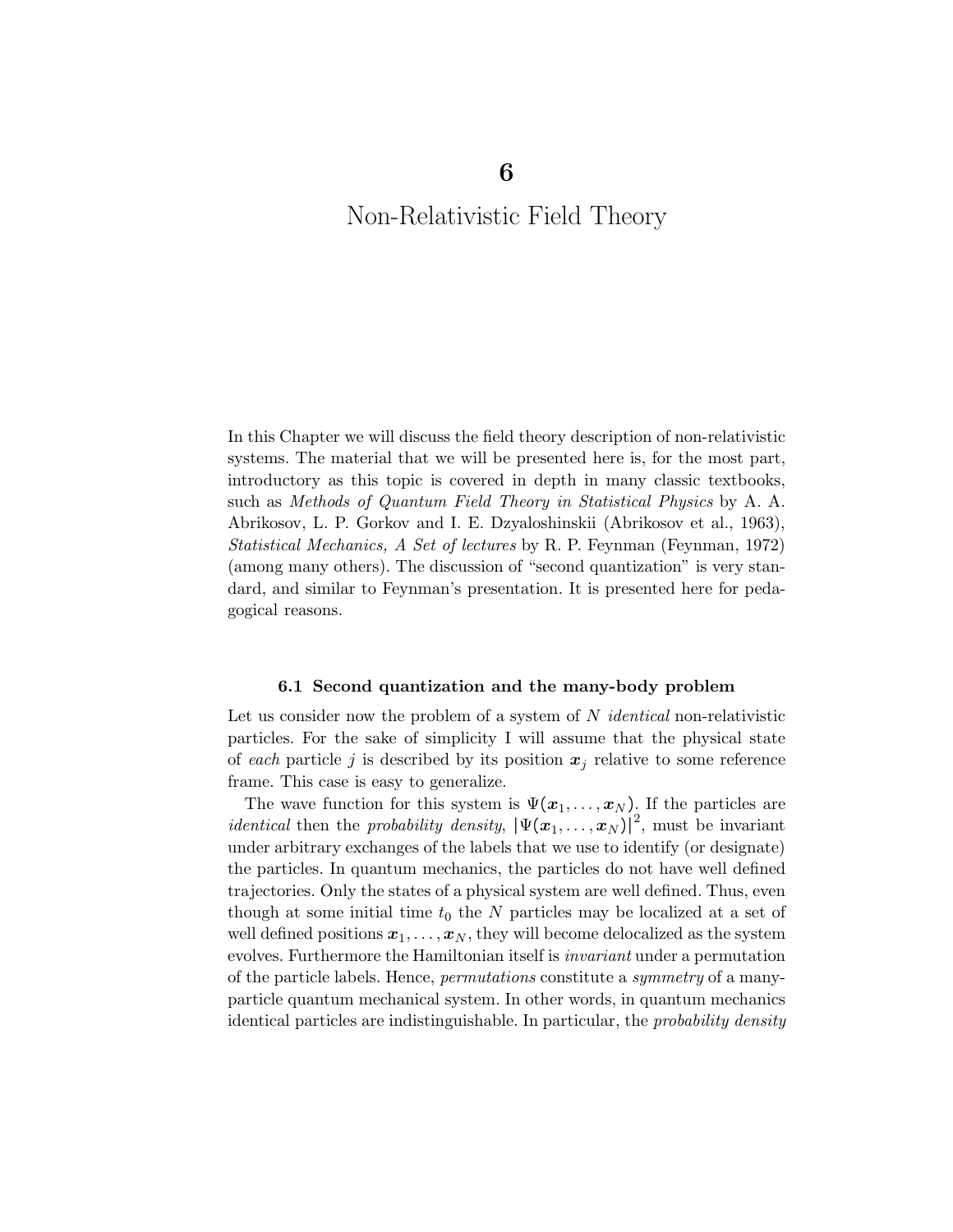of any eigenstate must remain invariant if the labels of any pair of particles are exchanged.

If we denote by  $P_{ik}$  the operator which exchanges the labels of particles  $j$  and  $k$ , the wave functions must satisfy

$$
P_{jk}\Psi(\boldsymbol{x}_1,\ldots,\boldsymbol{x}_j,\ldots,\boldsymbol{x}_k,\ldots,\boldsymbol{x}_N)=e^{i\phi}\Psi(\boldsymbol{x}_1,\ldots,\boldsymbol{x}_j,\ldots,\boldsymbol{x}_k,\ldots,\boldsymbol{x}_N)
$$
\n(6.1)

Under a further exchange operation, the particles return to their initial labels and we recover the original state. This sample argument then requires that  $\phi = 0, \pi$  since  $2\phi$  must not be an observable phase. We then conclude that there are two possibilities: either  $\Psi$  is *even* under permutation and  $P\Psi = \Psi$ , or  $\Psi$  is odd under permutation and  $P\Psi = -\Psi$ .

Systems of identical particles which have wave functions which are even under a pairwise permutation of the particle labels are called bosons. In the other case,  $\Psi$  odd under pairwise permutation, they are Fermions. It must be stressed that these arguments only show that the requirement that the state priori $\Psi$  be either even or odd is only a *sufficient* condition. It turns out that under special circumstances the phase factor  $\phi$  may take values different from 0 or  $\pi$ . These particles are called *anyons*, and will be discussed in Chapter 22. It turns out that the only cases in which they may exist is if the particles are restricted to move on a line or on a plane.

In the case of *relativistic* quantum field theories, the requirement that the states have well defined *statistics* (or *symmetry*) is demanded by a very deep and fundamental theorem that links the *statistics* of the states of the *spin* of the field. This is the *spin-statistics* theorem and will be discussed later on.

#### 6.1.1 Fock space

We will now discuss a procedure, known as *Second Quantization*, which will enable us to keep track of the symmetry of the states in a simple way. Let us consider sgsin a system of N particles. The wave functions in the coordinate representation are  $\Psi(\boldsymbol{x}_1,\ldots,\boldsymbol{x}_N)$  where the labels  $\boldsymbol{x}_1,\ldots,\boldsymbol{x}_N$ denote both the coordinates and the spin states of the particles in the state ∣Ψ⟩. For the sake of definiteness we will discuss physical systems describable by Hamiltonians  $H$  of the form

$$
\hat{H} = -\frac{\hbar^2}{2m} \sum_{j=1}^{N} \nabla_j^2 + \sum_{j=1}^{N} V(x_j) + g \sum_{j,k} U(x_j - x_k) + \dots \qquad (6.2)
$$

Let  $\{\phi_n(x)\}\$ be the wave functions for a complete set of one-particle states. Then an arbitrary N-particle state can be expanded in a basis of the tensor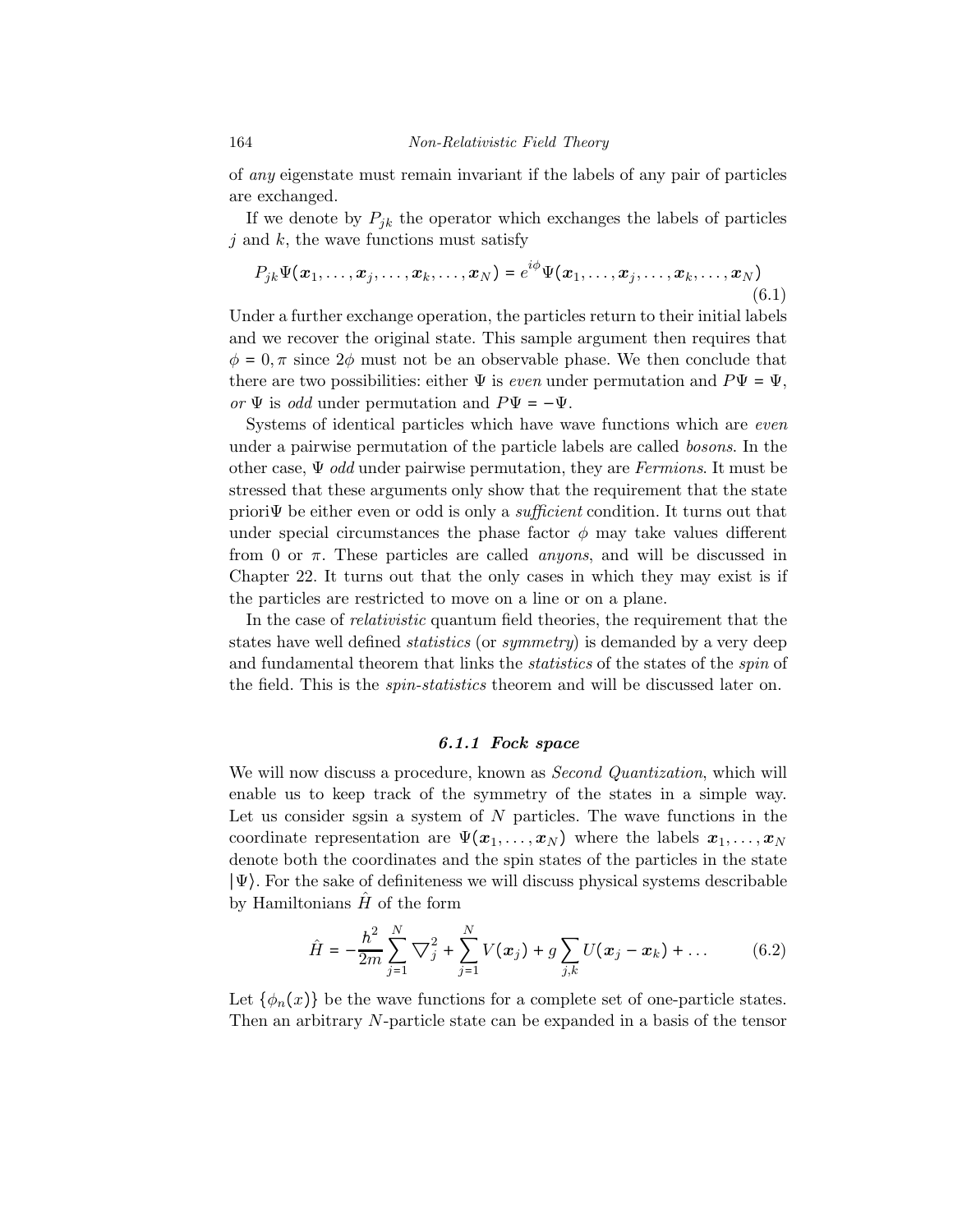product of the one-particle states, namely

$$
\Psi(\boldsymbol{x}_1,\ldots,\boldsymbol{x}_N)=\sum_{\{n\}} C(n_1,\ldots n_N)\phi_{n1}(\boldsymbol{x}_1)\ldots\phi_{nN}(\boldsymbol{x}_N) \qquad (6.3)
$$

Thus, if  $\Psi$  is symmetric (antisymmetric) under an arbitrary exchange  $x_j \rightarrow$  $\mathbf{x}_k$ , the coefficients  $C(n_1,\ldots,n_N)$  must be symmetric (antisymmetric) under the exchange  $n_i \leftrightarrow n_k$ .

A set of N-particle basis states with well defined permutation symmetry is the properly symmetrized or antisymmetrized tensor product

$$
|\Psi_1, \dots \Psi_N\rangle \equiv |\Psi_1\rangle \times |\Psi_2\rangle \times \dots \times |\Psi_N\rangle = \frac{1}{\sqrt{N!}} \sum_P \xi^P |\Psi_{P(1)}\rangle \times \dots \times |\Psi_{P(N)}\rangle
$$
\n(6.4)

where the sum runs over the set of all possible permutation  $P$ . The weight factor  $\xi$  is +1 for *bosons* and  $-1$  for fermions. For fermions, the N-particle state vanishes if two particles are in the same one-particle state. This is the exclusion principle.

The inner product of two N-particle states is

$$
\langle \chi_1, \dots \chi_N | \psi_1, \dots, \psi_N \rangle = \frac{1}{N!} \sum_{P,Q} \xi^{P+Q} \langle \chi_{Q(1)} | \psi_{P(1)} \rangle \cdots \langle \chi_{Q(N)} | \psi_{P(1)} \rangle =
$$

$$
= \sum_{P'} \xi^{P'} \langle \chi_1 | \psi_{P(1)} \rangle \cdots \langle \chi_N | \psi_{P(N)} \rangle \tag{6.5}
$$

which is nothing but the *permanent (determinant)* of the matrix  $\langle \chi_i | \psi_k \rangle$  for symmetric *(antisymmetric)* states,

$$
\langle \chi_1, \dots \chi_N | \psi_1, \dots \psi_N \rangle = \begin{vmatrix} \langle \chi_1 | \psi_1 \rangle & \dots & \langle \chi_1 | \psi_N \rangle \\ \vdots & & \vdots \\ \langle \chi_N | \psi_1 \rangle & \dots & \langle \chi_N | \psi_N \rangle \end{vmatrix}_{\xi}
$$
(6.6)

In the case of antisymmetric states, the inner product is the familiar Slater *determinant*. Let us denote by  $\{|\alpha\rangle\}$  the complete set of one-particle states which satisfy

$$
\langle \alpha | \beta \rangle = \delta_{\alpha\beta}, \qquad \sum_{\alpha} | \alpha \rangle \langle \alpha | = 1 \tag{6.7}
$$

The N-particle states are by  $\{|\alpha_1,\ldots \alpha_N\rangle\}$ . Because of the symmetry requirements, the labels  $\alpha_j$  can be arranged in the form of a monotonic sequence  $\alpha_1 \leq \alpha_2 \leq \cdots \leq \alpha_N$  for *bosons*, or in the form of a *strict* monotonic sequence  $\alpha_1 \leq \alpha_2 \leq \cdots \leq \alpha_N$  for *fermions*. Let  $n_j$  be an integer which counts how many particles are in the j-th one-particle state. The boson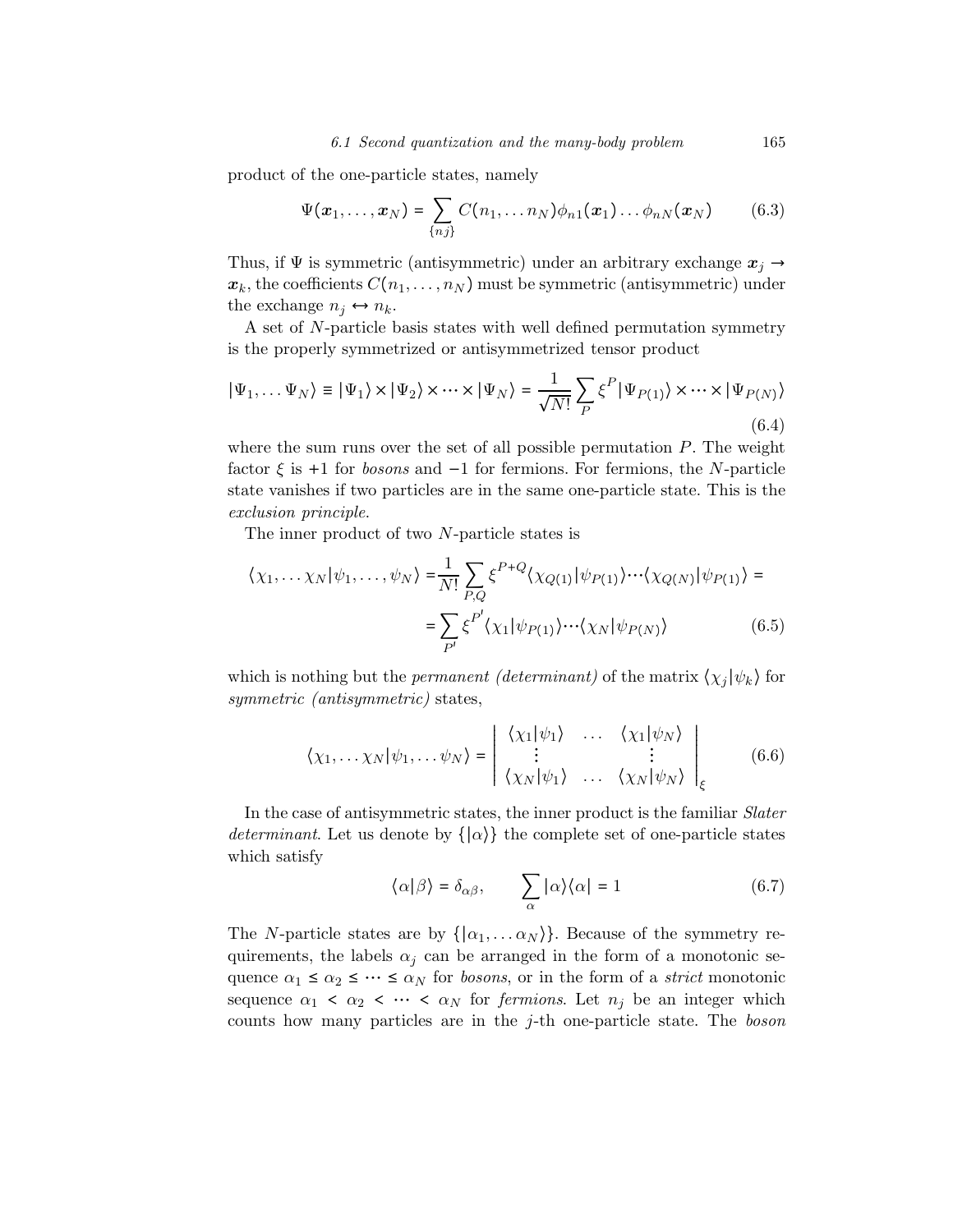states  $|\alpha_1, \ldots \alpha_N\rangle$  must be normalized by a factor of the form

$$
\frac{1}{\sqrt{n_1! \dots n_N!}} \Big| \alpha_1, \dots, \alpha_N \Big\rangle, \quad \text{with} \quad \alpha_1 \le \alpha_2 \le \dots \le \alpha_N \tag{6.8}
$$

where  $n_j$  are non-negative integers. For *fermions* the states are

$$
|\alpha_1, \ldots, \alpha_N\rangle, \quad \text{with} \quad \alpha_1 < \alpha_2 < \cdots < \alpha_N \tag{6.9}
$$

but now  $n_j = 0, 1$ . These N-particle states are complete and orthonormal

$$
\frac{1}{N!} \sum_{\alpha_1, \dots, \alpha_N} |\alpha_1, \dots, \alpha_N\rangle \langle \alpha_1, \dots, \alpha_N| = \hat{I}
$$
 (6.10)

where the sum over the  $\alpha$ 's is unrestricted and the operator  $\hat{I}$  is the identity operator in the space of N-particle states.

We will now consider the more general problem in which the number of particles N is not fixed a-priori. Rather, we will consider an enlarged space of states in which the number of particles is allowed to fluctuate. In the language of Statistical Physics what we are doing is to go from the *Canonical Ensemble* to the *Grand Canonical Ensemble*. Thus, let us denote by  $\mathcal{H}_0$  the Hilbert space with no particles,  $\mathcal{H}_1$  the Hilbert space with only one particle and, in general,  $\mathcal{H}_N$  the Hilbert space for N-particles. The direct sum of these spaces  $\mathcal H$ 

$$
\mathcal{H} = \mathcal{H}_0 \oplus \mathcal{H}_1 \oplus \cdots \oplus \mathcal{H}_N \oplus \cdots \tag{6.11}
$$

is called the Fock space. An arbitrary state  $|\psi\rangle$  in Fock space is the sum over the subspaces  $\mathcal{H}_N$ ,

$$
|\psi\rangle = |\psi^{(0)}\rangle + |\psi^{(1)}\rangle + \dots + |\psi^{(N)}\rangle + \dots \tag{6.12}
$$

The subspace with no particles is a one-dimensional space spanned by the vector ∣0⟩ which we will call the vacuum. The subspaces with well defined number of particles are defined to be orthogonal to each other in the sense that the inner product in the Fock space

$$
\langle \chi | \psi \rangle \equiv \sum_{j=0}^{\infty} \langle \chi^{(j)} | \psi^{(j)} \rangle \tag{6.13}
$$

vanishes if  $|\chi\rangle$  and  $|\psi\rangle$  belong to different subspaces.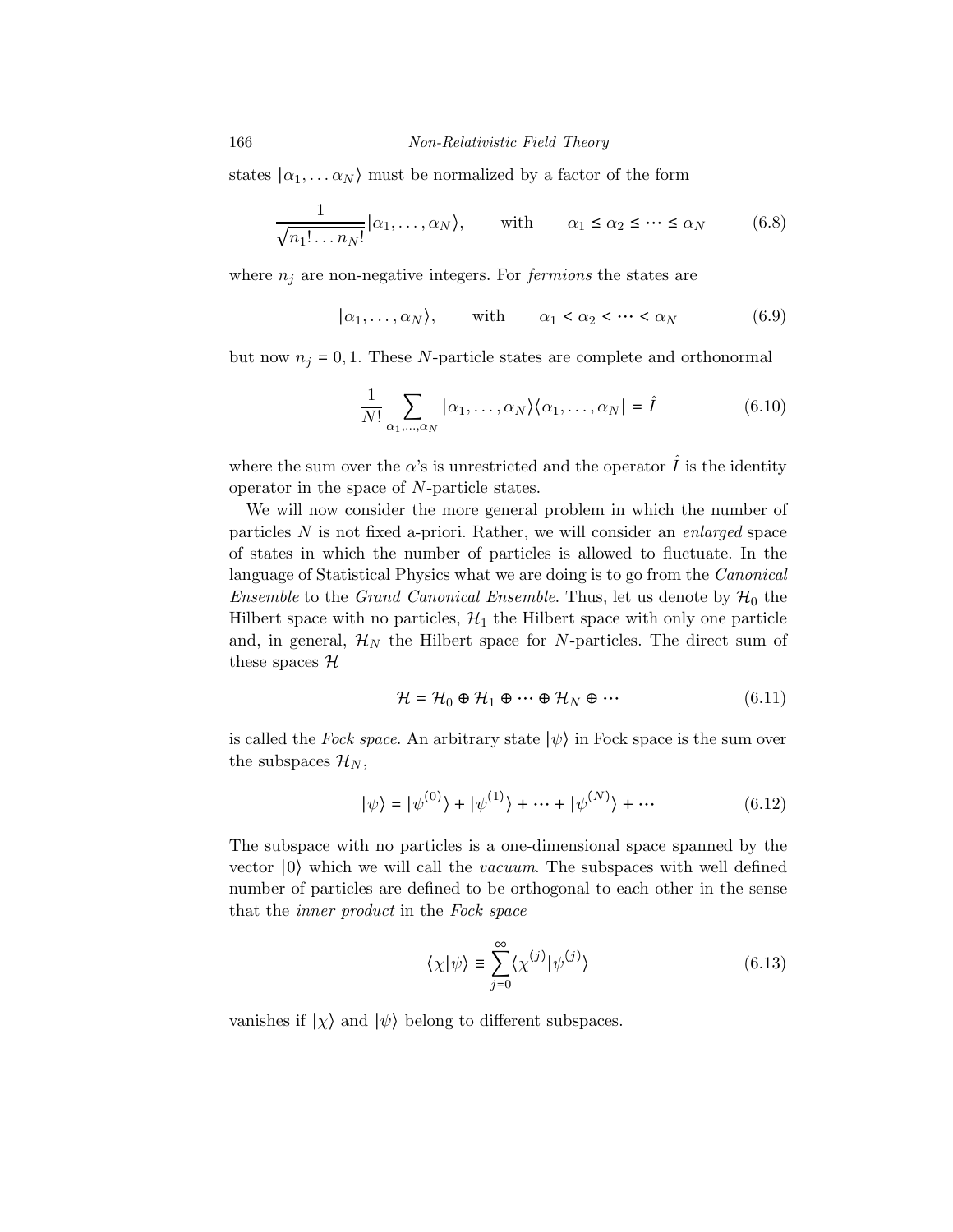## 6.1.2 Creation and annihilation operators

Let  $|\phi\rangle$  be an arbitrary *one-particle state*. Let us define the *creation operator*  $\hat{a}^{\dagger}(\phi)$  by its action on an arbitrary state in Fock space

$$
\hat{a}^{\dagger}(\phi)|\psi_1,\ldots,\psi_N\rangle = |\phi,\psi_1,\ldots,\psi_N\rangle \tag{6.14}
$$

Clearly,  $\hat{a}^{\dagger}(\phi)$  maps the N-particle state with proper symmetry  $|\psi_1,\ldots,\psi_N\rangle$ onto the  $N + 1$ -particle state  $|\phi, \psi, \dots, \psi_N\rangle$ , also with proper symmetry. The *destruction* or annihilation operator  $\hat{a}(\phi)$  is defined to be the *adjoint* of  $\hat{a}^{\dagger}(\phi)$  ,

$$
\langle \chi_1, \ldots, \chi_{N-1} | \hat{a}(\phi) | \psi_1, \ldots, \psi_N \rangle = \langle \psi_1, \ldots, \psi_N | \hat{a}^\dagger(\phi) | \chi_1, \ldots, \chi_{N-1} \rangle^*
$$
(6.15)

Hence

$$
\langle \chi_1, \dots, \chi_{N-1} | \hat{a}(\phi) | \psi_1, \dots, \psi_N \rangle = \langle \psi_1, \dots, \psi_N | \phi, \chi_1, \dots, \chi_{N-1} \rangle^* =
$$
\n
$$
= \begin{vmatrix}\n\langle \psi_1 | \phi \rangle & \langle \psi_1 | \chi_1 \rangle & \cdots & \langle \psi_1 | \chi_{N-1} \rangle \\
\vdots & \vdots & \vdots \\
\langle \psi_N | \phi \rangle & \langle \psi_N | \chi_1 \rangle & \cdots & \langle \psi_N | \chi_{N-1} \rangle\n\end{vmatrix}_{\xi}^*
$$
\n(6.16)

We can now expand the permanent (or determinant) to get

$$
\langle \chi_1, \ldots, \chi_{N-1} | \hat{a}(\phi) | \psi_1, \ldots, \psi_N \rangle =
$$
\n
$$
= \sum_{k=1}^N \xi^{k-1} \langle \psi_k | \phi \rangle \begin{vmatrix} \langle \psi_1 | \chi_1 \rangle & \ldots & \langle \psi_1 | \chi_{N-1} \rangle \\ \vdots & \ldots & \vdots \\ \langle \psi_N | \chi_1 \rangle & \ldots & \langle \psi_N | \chi_{N-1} \rangle \end{vmatrix}_{\xi}
$$
\n
$$
= \sum_{k=1}^N \xi^{k-1} \langle \psi_k | \phi \rangle \langle \chi_1, \ldots, \chi_{N-1} | \psi_1, \ldots \hat{\psi}_k \ldots, \psi_N \rangle
$$
\n(6.17)

where  $\hat{\psi}_k$  denotes that the one-particle state  $\psi_k$  is *absent*. Thus, the destruction operator is given by

$$
\hat{a}(\phi)|\psi_1,\ldots,\psi_N\rangle = \sum_{k=1}^N \xi^{k-1} \langle \phi|\psi_k\rangle |\psi_1,\ldots,\hat{\psi}_k,\ldots,\psi_N\rangle \tag{6.18}
$$

With these definitions, we can easily see that the operators  $\hat{a}^{\dagger}(\phi)$  and  $\hat{a}(\phi)$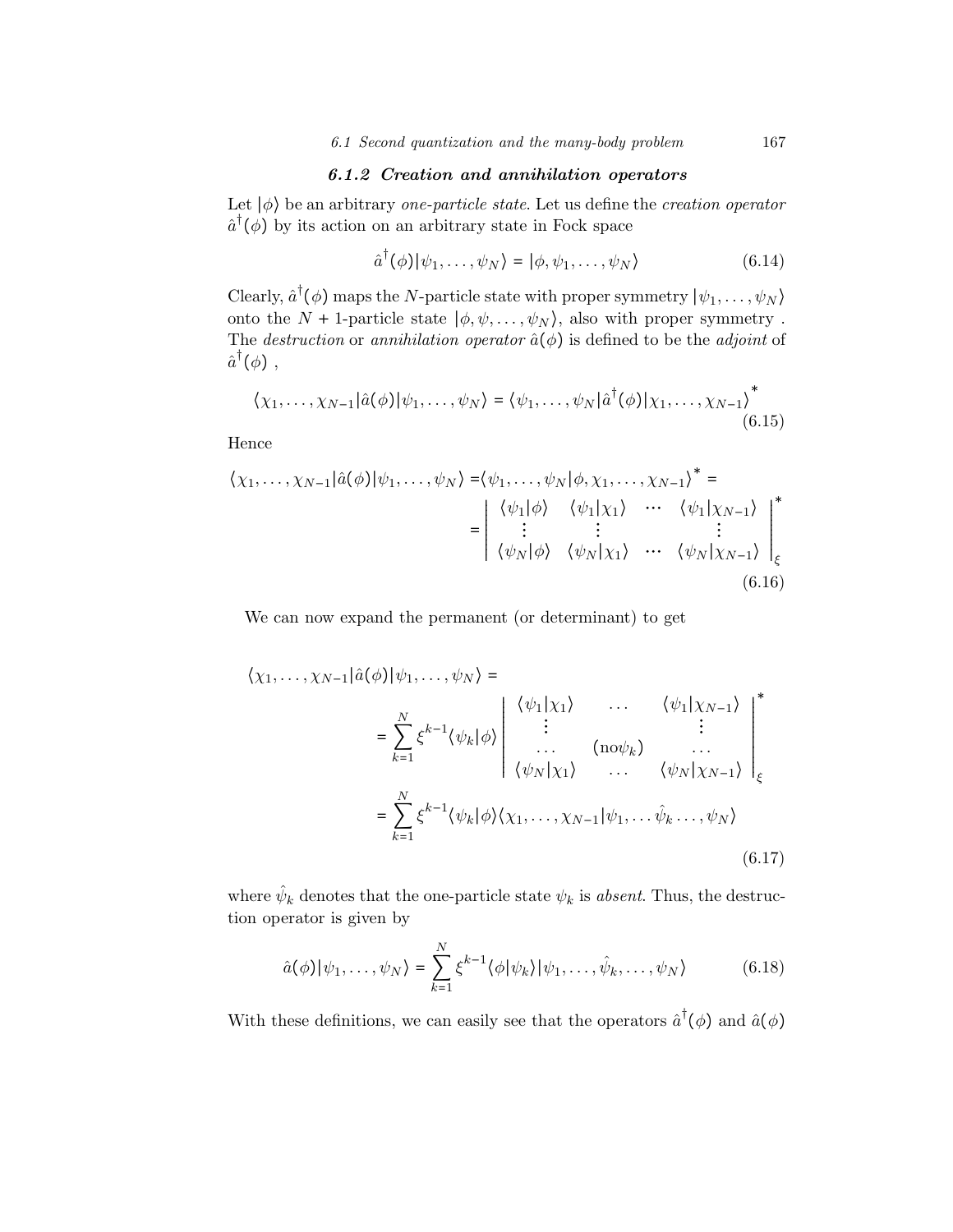obey the commutation relations

$$
\hat{a}^{\dagger}(\phi_1)\hat{a}^{\dagger}(\phi_2) = \xi \hat{a}^{\dagger}(\phi_2)\hat{a}^{\dagger}(\phi_1)
$$
\n(6.19)

Let us introduce the notation

$$
\left[\hat{A}, \hat{B}\right]_{\xi} \equiv \hat{A}\hat{B} - \xi \hat{B}\hat{A}
$$
 (6.20)

where  $\hat{A}$  and  $\hat{B}$  are two arbitrary operators. For  $\xi = +1$  (bosons) we have the commutator

$$
\left[\hat{a}^\dagger(\phi_1),\hat{a}^\dagger(\phi_2)\right]_{+1} \equiv \left[\hat{a}^\dagger(\phi_1),\hat{a}^\dagger(\phi_2)\right] = 0\tag{6.21}
$$

while for  $\xi = -1$  it is the *anticommutator* 

$$
\left[\hat{a}^{\dagger}(\phi_1), \hat{a}^{\dagger}(\phi_2)\right]_{-1} \equiv \left\{\hat{a}^{\dagger}(\phi_1), \hat{a}^{\dagger}(\phi_2)\right\} = 0 \tag{6.22}
$$

Similarly for any pair of arbitrary one-particle states  $|\phi_1\rangle$  and  $|\phi_2\rangle$  we get

$$
[\hat{a}(\phi_1), \hat{a}(\phi_2)]_{-\xi} = 0 \tag{6.23}
$$

It is also easy to check that the following identity holds

$$
\left[\hat{a}(\phi_1),\hat{a}^\dagger(\phi_2)\right]_{-\xi} = \langle \phi_1 | \phi_2 \rangle \tag{6.24}
$$

So far we have not picked any particular representation. Let us consider the occupation number representation in which the states are labelled by the number of particles  $n_k$  in the single-particle state k. In this case, we have

$$
|n_1, \dots, n_k, \dots\rangle \equiv \frac{1}{\sqrt{n_1! n_2! \dots}} |1, \dots, 1, 2, \dots, 2, \dots\rangle \tag{6.25}
$$

where the state has  $n_1$  particles in state 1,  $n_2$  particles in state 2, and so on.

In the case of *bosons*, the  $n_j$ 's can be any non-negative integer, while for fermions they can only be equal to zero or one. In general we have that if  $|\alpha\rangle$  is the  $\alpha$ <sup>th</sup> single-particle state, then

$$
\hat{a}_{\alpha}^{\dagger} |n_1, \dots, n_{\alpha}, \dots \rangle = \sqrt{n_{\alpha} + 1} |n_1, \dots, n_{\alpha} + 1, \dots \rangle
$$
  

$$
\hat{a}_{\alpha} |n_1, \dots, n_{\alpha}, \dots \rangle = \sqrt{n_{\alpha}} |n_1, \dots, n_{\alpha} - 1, \dots \rangle
$$
  
(6.26)

Thus for both *fermions* and *bosons*,  $\hat{a}_{\alpha}$  annihilates all states with  $n_{\alpha} = 0$ , while for *fermions*  $\hat{a}_{\alpha}^{\dagger}$  annihilates all states with  $n_{\alpha} = 1$ .

The commutation relations are

$$
\[\hat{a}_{\alpha}, \hat{a}_{\beta}\] = \[\hat{a}_{\alpha}^{\dagger}, \hat{a}_{\beta}^{\dagger}\] = 0 \qquad \[\hat{a}_{\alpha}, \hat{a}_{\beta}^{\dagger}\] = \delta_{\alpha\beta} \tag{6.27}
$$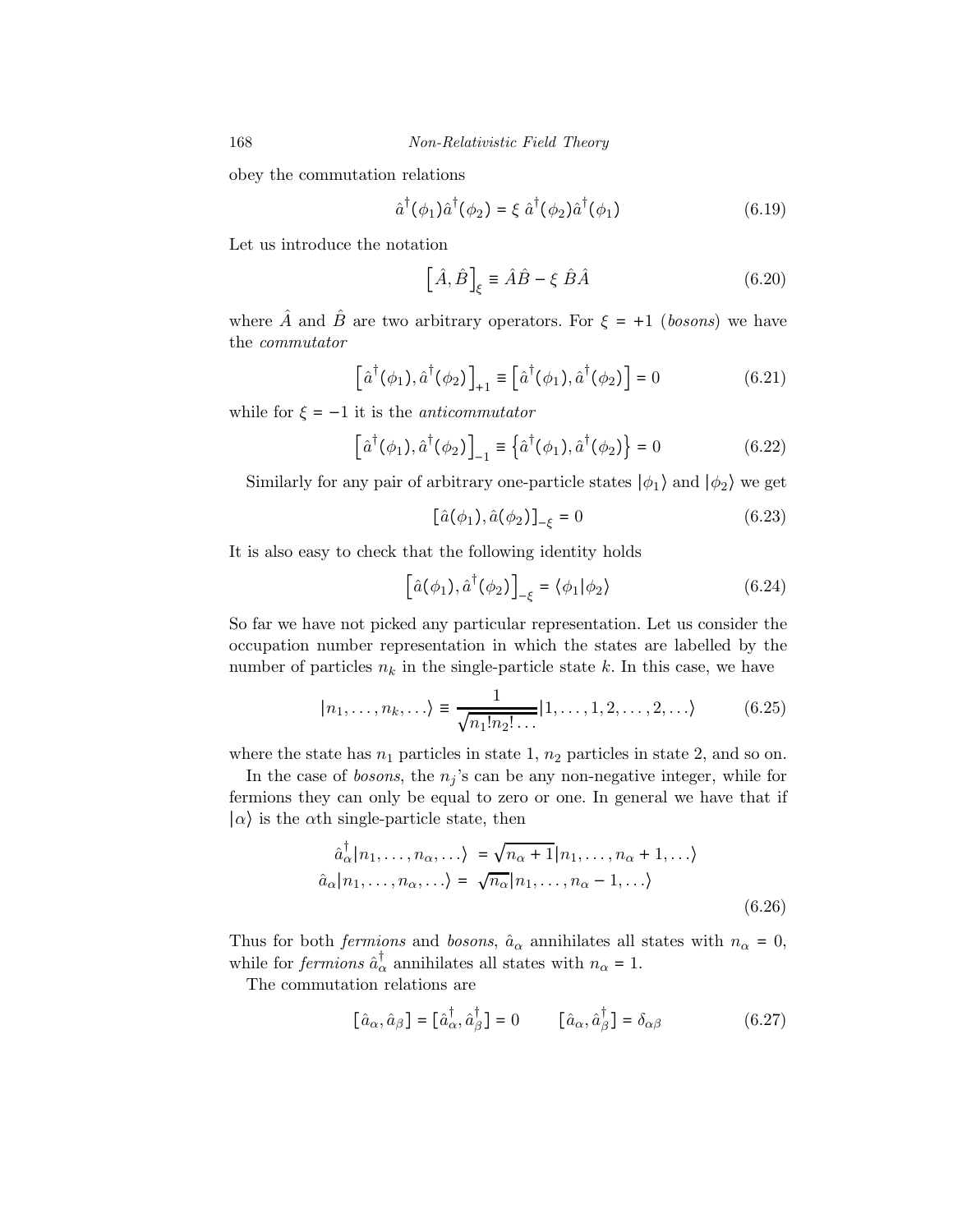for bosons, and

$$
\{\hat{a}_{\alpha}\hat{a}_{\beta}\} = \{\hat{a}_{\beta}^{\dagger}, \hat{a}_{\beta}^{\dagger}\} = 0 \qquad \{\hat{a}_{\alpha}\hat{a}_{\beta}^{\dagger}\} = \delta_{\alpha\beta} \qquad (6.28)
$$

for fermions. Here,  $\{\hat{A}, \hat{B}\}$  is the anticommutator of the operators  $\hat{A}$  and  $\hat{B}$ 

$$
\{\hat{A}, \hat{B}\} \equiv \hat{A}\hat{B} + \hat{B}\hat{A}
$$
\n(6.29)

If a unitary transformation is performed in the space of one-particle state vectors, then a unitary transformation is induced in the space of the operators themselves, i.e. if  $|\chi\rangle = \alpha |\psi\rangle + \beta |\phi\rangle$ , then

$$
\hat{a}(\chi) = \alpha^* \hat{a}(\psi) + \beta^* \hat{a}(\phi)
$$
  

$$
\hat{a}^\dagger(\chi) = \alpha \hat{a}^\dagger(\psi) + \beta \hat{a}^\dagger(\phi)
$$
 (6.30)

and we say that  $\hat{a}^{\dagger}(\chi)$  transforms like the ket  $|\chi\rangle$  while  $\hat{a}(\chi)$  transforms like the *bra*  $\chi$ .

For example, we can pick as the complete set of one-particle states the momentum states  $\{|\boldsymbol{p}\rangle\}$ . This is "momentum space". With this choice the commutation relations are

$$
\left[\hat{a}^{\dagger}(\boldsymbol{p}), \hat{a}^{\dagger}(\boldsymbol{q})\right]_{\xi} = \left[\hat{a}(\boldsymbol{p}), \hat{a}(\boldsymbol{q})\right]_{\xi} = 0
$$

$$
\left[\hat{a}(\boldsymbol{p}), \hat{a}^{\dagger}(\boldsymbol{q})\right]_{\xi} = (2\pi)^{d} \delta^{d}(\boldsymbol{p} - \boldsymbol{q})
$$
(6.31)

where  $d$  is the dimensionality of space. In this representation, an  $N$ -particle state is  $\mathbf{A}^{\text{eff}}$ † 1876 - Princess

$$
|\boldsymbol{p}_1,\ldots,\boldsymbol{p}_N\rangle = \hat{a}^\dagger(\boldsymbol{p}_1)\ldots\hat{a}^\dagger(\boldsymbol{p}_N)|0\rangle
$$
 (6.32)

On the other hand, we can also pick the one-particle states to be eigenstates of the position operators, i.e.

$$
|\boldsymbol{x}_1,\ldots\boldsymbol{x}_N\rangle = \hat{a}^\dagger(\boldsymbol{x}_1)\ldots\hat{a}^\dagger(\boldsymbol{x}_N)|0\rangle
$$
 (6.33)

In position space, the operators satisfy

$$
[\hat{a}^{\dagger}(\mathbf{x}_{1}), \hat{a}^{\dagger}(\mathbf{x}_{2})]_{\xi} = [\hat{a}(\mathbf{x}_{1}), \hat{a}(\mathbf{x}_{2})]_{\xi} = 0
$$
  
 
$$
[\hat{a}(\mathbf{x}_{1}), \hat{a}^{\dagger}(\mathbf{x}_{2})]_{\xi} = \delta^{d}(\mathbf{x}_{1} - \mathbf{x}_{2})
$$
 (6.34)

This is the position space or coordinate representation.

A transformation from position space to momentum space is the Fourier transform

$$
|\mathbf{p}\rangle = \int d^d x \, |\mathbf{x}\rangle\langle\mathbf{x}|\mathbf{p}\rangle = \int d^d x \, |\mathbf{x}\rangle e^{i\mathbf{p}\cdot\mathbf{x}} \tag{6.35}
$$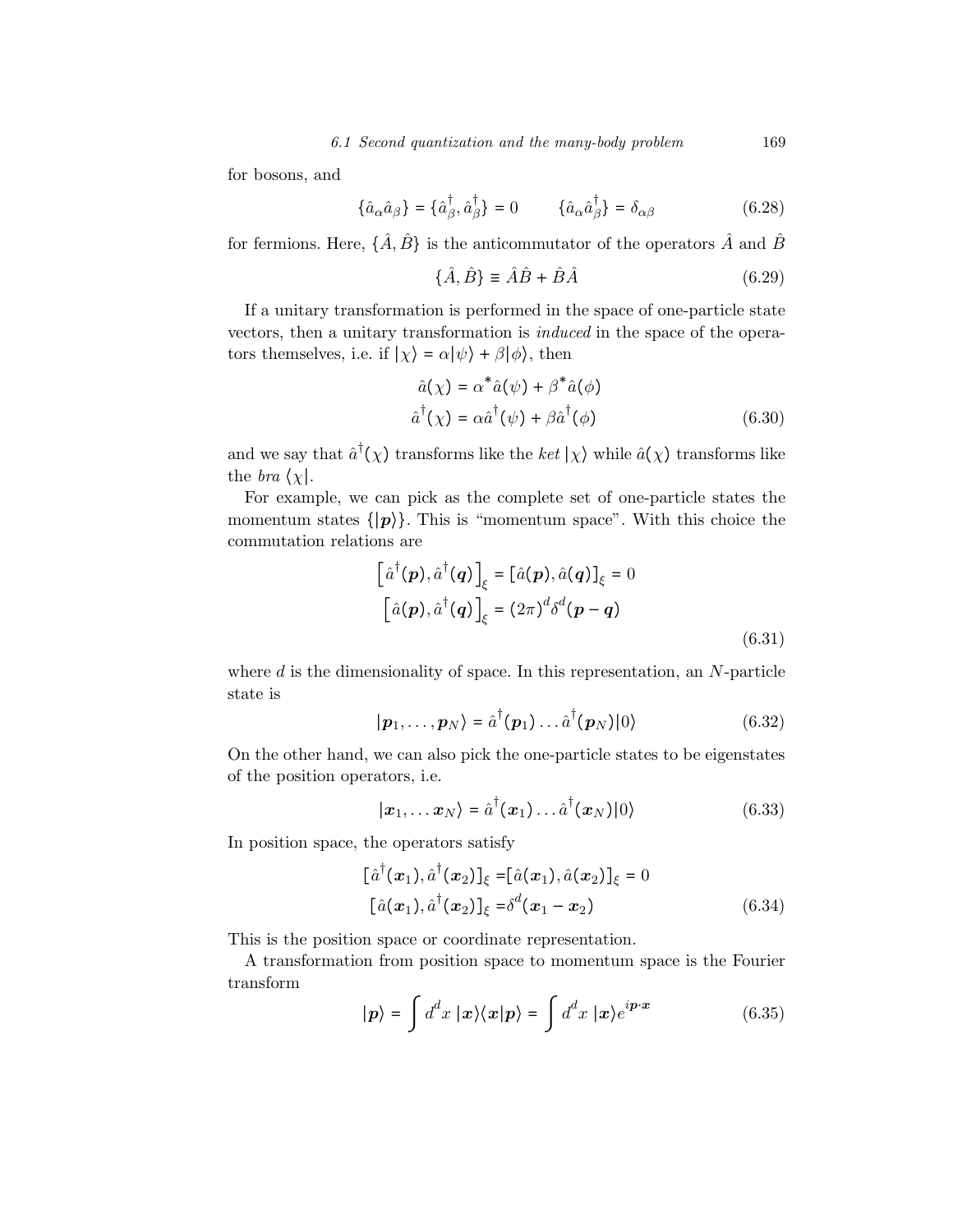and, conversely

$$
|\mathbf{x}\rangle = \int \frac{d^d p}{(2\pi)^d} |\mathbf{p}\rangle e^{-i\mathbf{p}\cdot\mathbf{x}} \tag{6.36}
$$

Then, the operators themselves obey

$$
\hat{a}^{\dagger}(\mathbf{p}) = \int d^d x \, \hat{a}^{\dagger}(\mathbf{x}) e^{i\mathbf{p}\cdot\mathbf{x}}
$$
\n
$$
\hat{a}^{\dagger}(\mathbf{x}) = \int \frac{d^d p}{(2\pi)^d} \, \hat{a}^{\dagger}(\mathbf{p}) e^{-i\mathbf{p}\cdot\mathbf{x}}
$$
\n(6.37)

## 6.1.3 General operators in Fock space

Let  $A^{(1)}$  be an operator acting on one-particle states. We can always define an extension of A acting on any arbitrary state  $|\psi\rangle$  of the N-particle Hilbert space as follows:

$$
\widehat{A}|\psi\rangle \equiv \sum_{j=1}^{N} |\psi_1\rangle \times \ldots \times A^{(1)}|\psi_j\rangle \times \ldots \times |\psi_N\rangle
$$
 (6.38)

For instance, if the one-particle basis states  $\{|\psi_j\rangle\}$  are eigenstates of A with eigenvalues  $\{a_j\}$  we get

$$
\widehat{A}|\psi\rangle = \left(\sum_{j=1}^{N} a_j\right)|\psi\rangle \tag{6.39}
$$

We wish to find an expression for an arbitrary operator  $A$  in terms of creation and annihilation operators. Let us first consider the operator  $A_{\alpha\beta}^{(1)} = |\alpha\rangle\langle\beta|$ which acts on one-particle states. The operators  $A_{\alpha\beta}^{(1)}$  form a basis of the space of operators acting on one-particle states. Then, the  $N$ -particle extension of  $A_{\alpha\beta}$  is

$$
\widehat{A}_{\alpha\beta}|\psi\rangle = \sum_{j=1}^{N} |\psi_1\rangle \times \cdots \times |\alpha\rangle \times \cdots \times |\psi_N\rangle \langle \beta |\psi_j\rangle \tag{6.40}
$$

Thus

$$
\widehat{A}_{\alpha\beta}|\psi\rangle = \sum_{j=1}^{N} |\psi_1, \dots, \widehat{\alpha}, \dots, \psi_N\rangle \langle \beta | \psi_j \rangle
$$
 (6.41)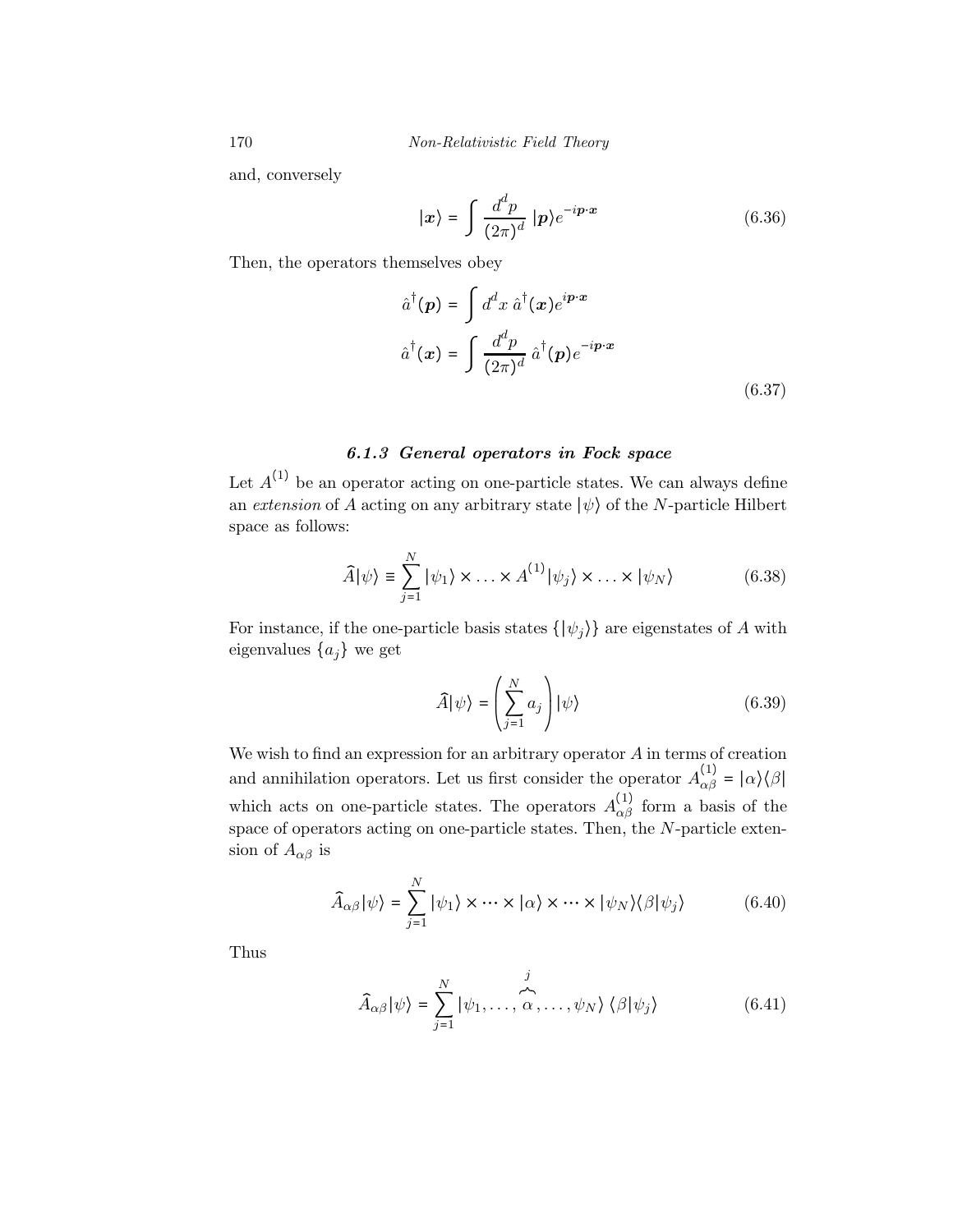In other words, we can replace the one-particle state  $|\psi_j\rangle$  from the basis with the state  $|\alpha\rangle$  at the price of a weight factor, the overlap  $\langle \beta | \psi_i \rangle$ . This operator has a very simple expression in terms of creation and annihilation operators. Indeed,

$$
\hat{a}^{\dagger}(\alpha)\hat{a}(\beta)|\psi\rangle = \sum_{k=1}^{N} \xi^{k-1} \langle \beta | \psi_k \rangle \, |\alpha, \psi_1, \dots, \psi_{k-1}, \psi_{k+1}, \dots, \psi_N \rangle \qquad (6.42)
$$

We can now use the symmetry of the state to write

$$
\xi^{k-1}|\alpha,\psi_1,\ldots,\psi_{k-1},\psi_{k+1},\ldots,\psi_N\rangle = |\psi_1,\ldots,\widehat{\alpha},\ldots,\psi_N\rangle \qquad (6.43)
$$

Thus the operator  $A_{\alpha\beta}$ , the extension of  $|\alpha\rangle\langle\beta|$  to the N-particle space, coincides with  $\hat{a}^{\dagger}(\alpha)\hat{a}(\beta)$ 

$$
\widehat{A}_{\alpha\beta} \equiv \widehat{a}^{\dagger}(\alpha)\widehat{a}(\beta) \tag{6.44}
$$

We can use this result to find the extension for an arbitrary operator  $A^{(1)}$ of the form

$$
A^{(1)} = \sum_{\alpha,\beta} |\alpha\rangle\langle\alpha| A^{(1)}|\beta\rangle\langle\beta|
$$
 (6.45)

we find

$$
\widehat{A} = \sum_{\alpha,\beta} \widehat{a}^{\dagger}(\alpha)\widehat{a}(\beta)\langle \alpha|A^{(1)}|\beta\rangle \tag{6.46}
$$

Hence the coefficients of the expansion are the matrix elements of  $A^{(1)}$  between arbitrary one-particle states. We now discuss a few operators of interest.

## A: the identity operator

The identity operator  $\hat{1}$  of the one-particle Hilbert space

$$
\hat{1} = \sum_{\alpha} |\alpha\rangle\langle\alpha| \tag{6.47}
$$

becomes the number operator  $\widehat{N}$ 

$$
\widehat{N} = \sum_{\alpha} \hat{a}^{\dagger}(\alpha)\hat{a}(\alpha) \tag{6.48}
$$

In position and in momentum space we find

$$
\widehat{N} = \int \frac{d^d p}{(2\pi)^d} \,\hat{a}^\dagger(\boldsymbol{p})\hat{a}(\boldsymbol{p}) = \int d^d x \,\hat{a}^\dagger(\boldsymbol{x})\hat{a}(\boldsymbol{x}) = \int d^d x \,\hat{\rho}(\boldsymbol{x}) \qquad (6.49)
$$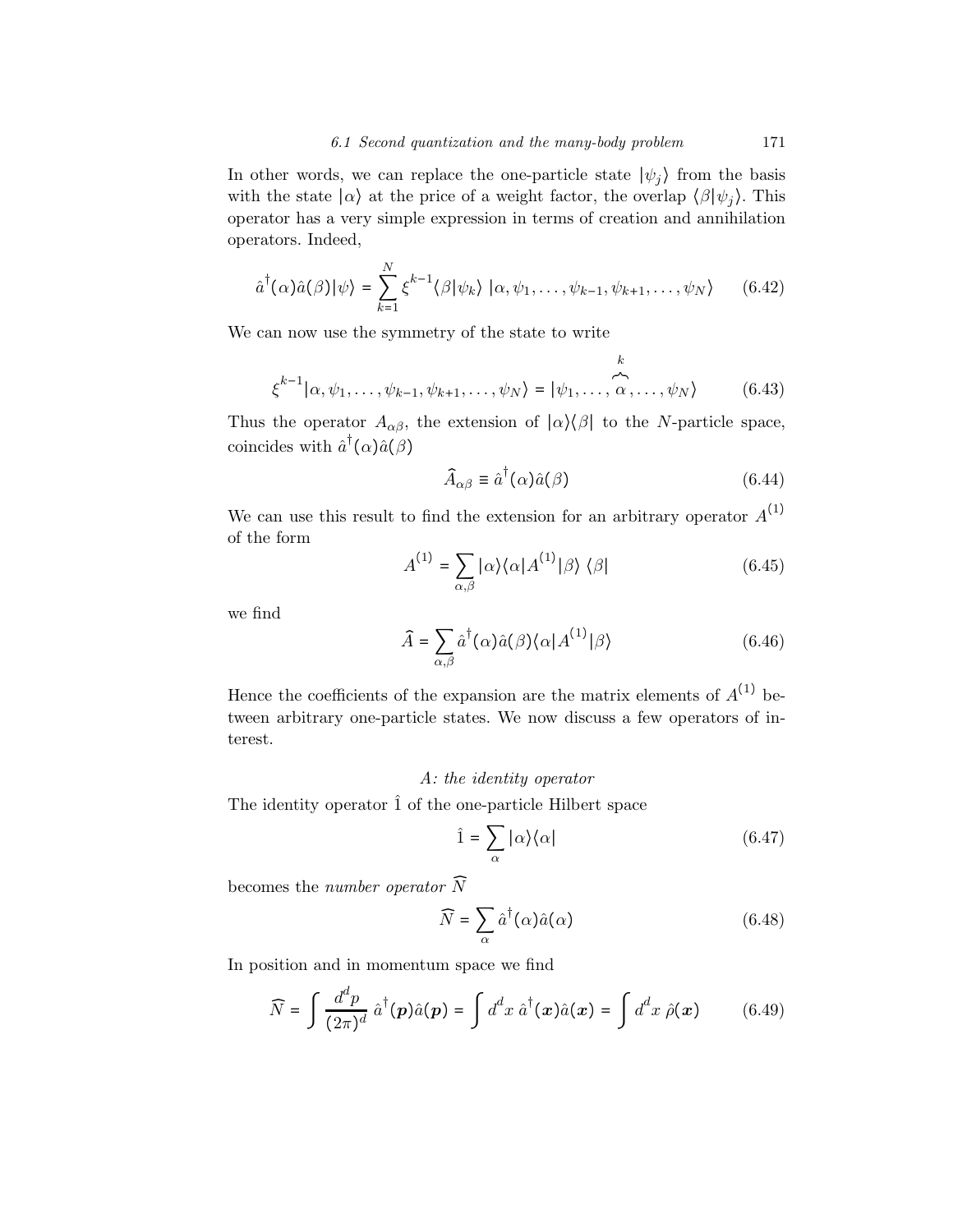172 Non-Relativistic Field Theory

where  $\hat{\rho}(x) = \hat{a}^{\dagger}(x)\hat{a}(x)$  is the particle density operator.

## B: the linear momentum operator

In the space  $\mathcal{H}_1$ , the linear momentum operator is

$$
\hat{p}_j^{(1)} = \int \frac{d^d p}{(2\pi)^d} \, p_j \, |p\rangle\langle p| = \int d^d x \, |x\rangle \, \frac{\hbar}{i} \partial_j \, \langle x| \tag{6.50}
$$

Thus, we get that the total momentum operator  $P_j$  is

$$
\widehat{P}_j = \int \frac{d^d p}{(2\pi)^d} \, p_j \hat{a}^\dagger(\boldsymbol{p}) \hat{a}(\boldsymbol{p}) = \int d^d x \, \hat{a}^\dagger(\boldsymbol{x}) \frac{\hbar}{i} \partial_j \hat{a}(\boldsymbol{x}) \tag{6.51}
$$

C: Hamiltonian

The one-particle Hamiltonian  $\boldsymbol{H}^{(1)}$ 

$$
H^{(1)} = \frac{p^2}{2m} + V(x)
$$
 (6.52)

has the matrix elements

$$
\langle \mathbf{x} | H^{(1)} | \mathbf{y} \rangle = -\frac{\hbar^2}{2m} \nabla^2 \delta^d(\mathbf{x} - \mathbf{y}) + V(\mathbf{x}) \delta^d(\mathbf{x} - \mathbf{y}) \tag{6.53}
$$

Thus, in Fock space we get

$$
\widehat{H} = \int d^d x \, \widehat{a}^\dagger(x) \left( -\frac{\hbar^2}{2m} \, \nabla^2 + V(x) \right) \widehat{a}(x) \tag{6.54}
$$

in position space. In momentum space we can define

$$
\widetilde{V}(\boldsymbol{q}) = \int d^d x \ V(\boldsymbol{x}) e^{-i\boldsymbol{q} \cdot \boldsymbol{x}} \tag{6.55}
$$

the Fourier transform of the potential  $V(x)$ , and get

$$
\widehat{H} = \int \frac{d^d p}{(2\pi)^d} \frac{\mathbf{p}^2}{2m} \hat{a}^\dagger(\mathbf{p}) \hat{a}(\mathbf{p}) + \int \frac{d^d p}{(2\pi)^d} \int \frac{d^d q}{(2\pi)^d} \widetilde{V}(\mathbf{q}) \hat{a}^\dagger(\mathbf{p}+\mathbf{q}) \hat{a}(\mathbf{p}) \tag{6.56}
$$

The last term has a very simple physical interpretation. When acting on a one-particle state with well-defined momentum, say  $|p\rangle$ , the potential term yields another one-particle state with momentum  $p + q$ , where q is the *momentum transfer*, with amplitude  $\tilde{V}(q)$ . This process is usually depicted by the Feynman diagram of Fig.6.1.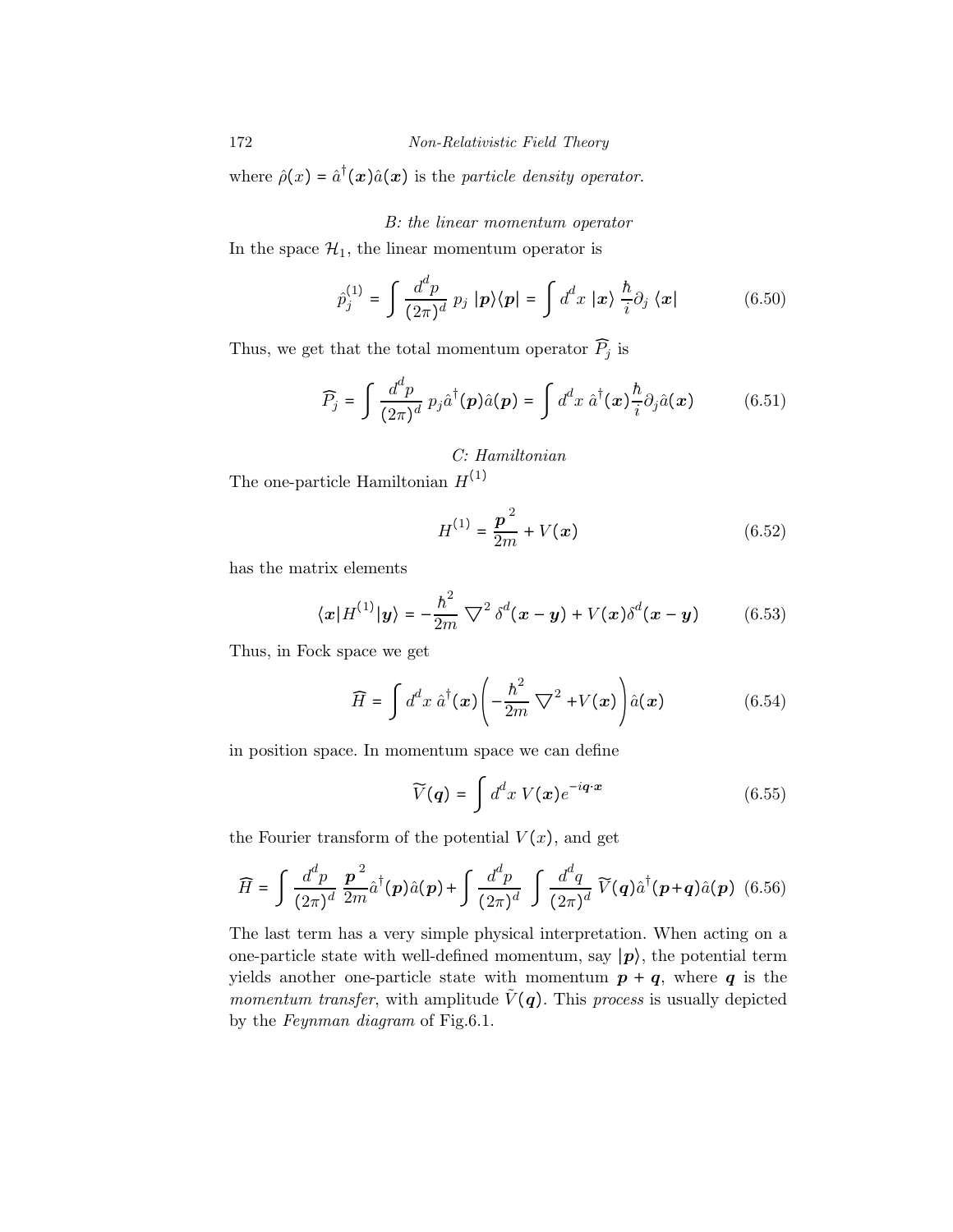

Figure 6.1 One-body scattering.

## D: two-Body interactions

A two-particle interaction is a operator  $\hat{V}^{(2)}$  which acts on the space of two-particle states  $\mathcal{H}_2$ , has the form

$$
V^{(2)} = \frac{1}{2} \sum_{\alpha,\beta} |\alpha,\beta\rangle V^{(2)}(\alpha,\beta) \langle \alpha,\beta|
$$
 (6.57)

The methods developed above yield an extension of  $V^{(2)}$  to Fock space of the form

$$
\widehat{V} = \frac{1}{2} \sum_{\alpha,\beta} \hat{a}^{\dagger}(\alpha) \hat{a}^{\dagger}(\beta) \hat{a}(\beta) \hat{a}(\alpha) V^{(2)}(\alpha, \beta)
$$
(6.58)

In position space, ignoring spin, we get

$$
\widehat{V} = \frac{1}{2} \int d^d x \int d^d y \, \hat{a}^\dagger(x) \, \hat{a}^\dagger(y) \, \hat{a}(y) \, \hat{a}(x) \, V^{(2)}(x, y)
$$
\n
$$
\equiv \frac{1}{2} \int d^d x \int d^d y \, \hat{\rho}(x) V^{(2)}(x, y) \hat{\rho}(y) + \frac{1}{2} \int d^d x \, V^{(2)}(x, x) \, \hat{\rho}(x) \quad (6.59)
$$

while in momentum space we find

$$
\widehat{V} = \frac{1}{2} \int \frac{d^d p}{(2\pi)^d} \int \frac{d^d q}{(2\pi)^d} \int \frac{d^d k}{(2\pi)^d} \widetilde{V}(\mathbf{k}) \hat{a}^\dagger(\mathbf{p} + \mathbf{k}) \hat{a}^\dagger(\mathbf{q} - \mathbf{k}) \hat{a}(\mathbf{q}) \hat{a}(\mathbf{p}) \tag{6.60}
$$

where  $V(\mathbf{k})$  is only a function of the momentum transfer  $\mathbf{k}$ , represented in the Feynman diagram of Fig.6.2. This is a consequence of translation invariance. In particular for a Coulomb interaction,

$$
V^{(2)}(x,y) = \frac{e^2}{|x-y|}
$$
 (6.61)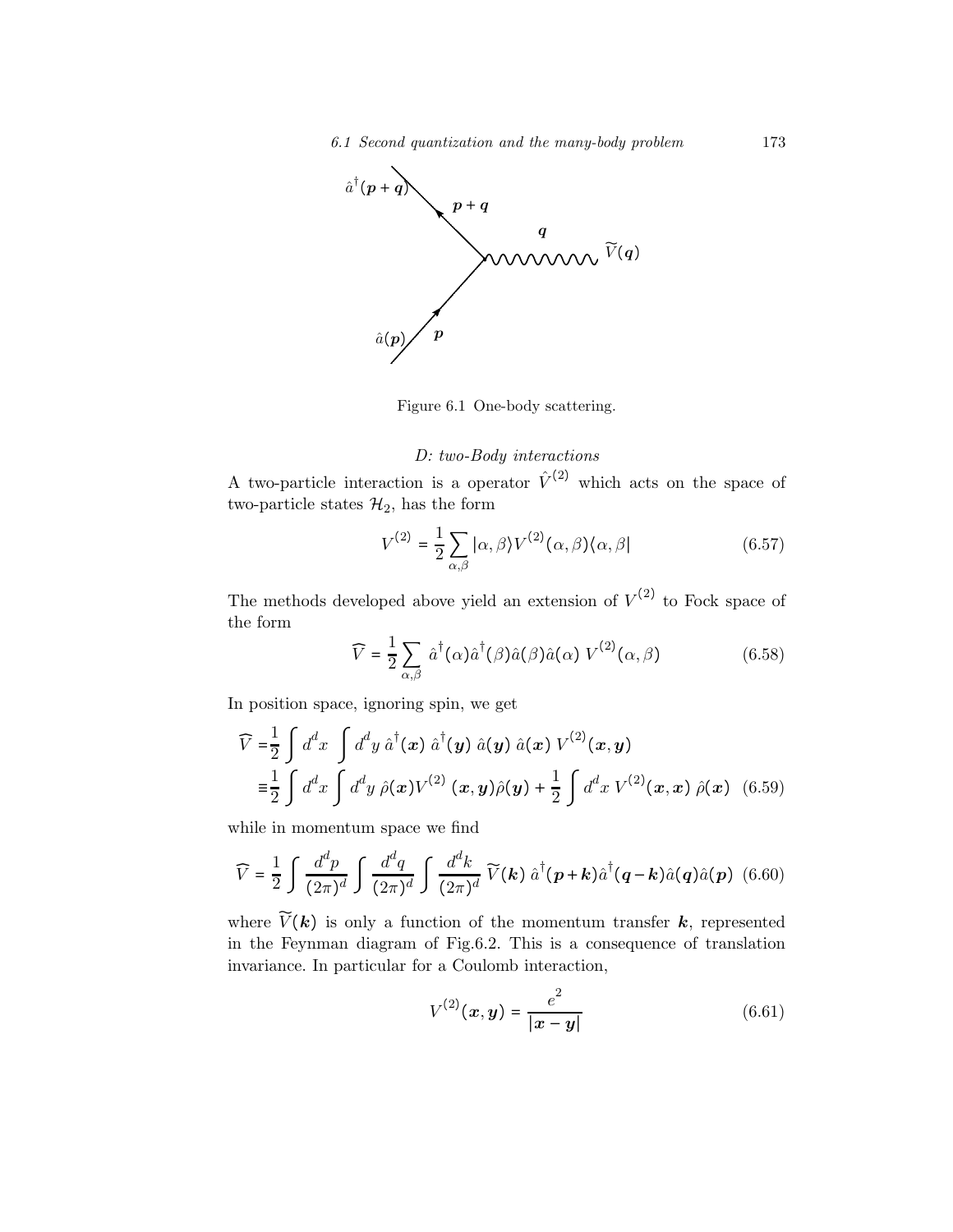for which we have

$$
\widetilde{V}(\mathbf{k}) = \frac{4\pi e^2}{\mathbf{k}^2} \tag{6.62}
$$



Figure 6.2 Two-body interaction.

#### 6.2 Non-relativistic field theory and second quantization

We can now reformulate the problem of an N-particle system as a nonrelativistic field theory. The procedure described in the previous section is commonly known as Second Quantization. If the (identical) particles are bosons, the operators  $\hat{a}(\phi)$  obey canonical commutation relations. If the (identical) particles are Fermions, the operators  $\hat{a}(\phi)$  obey canonical anticommutation relations. In position space, it is customary to represent  $\hat{a}(\phi)$ by the operator  $\hat{\psi}(x)$  which obeys the equal-time algebra

$$
\begin{aligned}\n\left[\hat{\psi}(\boldsymbol{x}), \hat{\psi}^{\dagger}(\boldsymbol{y})\right]_{\xi} &= \delta^{d}(\boldsymbol{x} - \boldsymbol{y}) \\
\left[\hat{\psi}(\boldsymbol{x}), \hat{\psi}(\boldsymbol{y})\right]_{\xi} &= \left[\hat{\psi}^{\dagger}(\boldsymbol{x}), \hat{\psi}^{\dagger}(\boldsymbol{y})\right]_{\xi} = 0\n\end{aligned} \tag{6.63}
$$

where we have used the notation

$$
\left[\hat{A}, \hat{B}\right]_{\xi} \equiv \hat{A}\hat{B} - \xi \hat{B}\hat{A}
$$
\n(6.64)

with  $\xi = 1$  for bosons and  $\xi = -1$  for fermions.

In this framework, the one-particle Schrödinger equation becomes the classical field equation

$$
\left[i\hbar\frac{\partial}{\partial t} + \frac{\hbar^2}{2m}\nabla^2 - V(x)\right]\hat{\psi} = 0
$$
\n(6.65)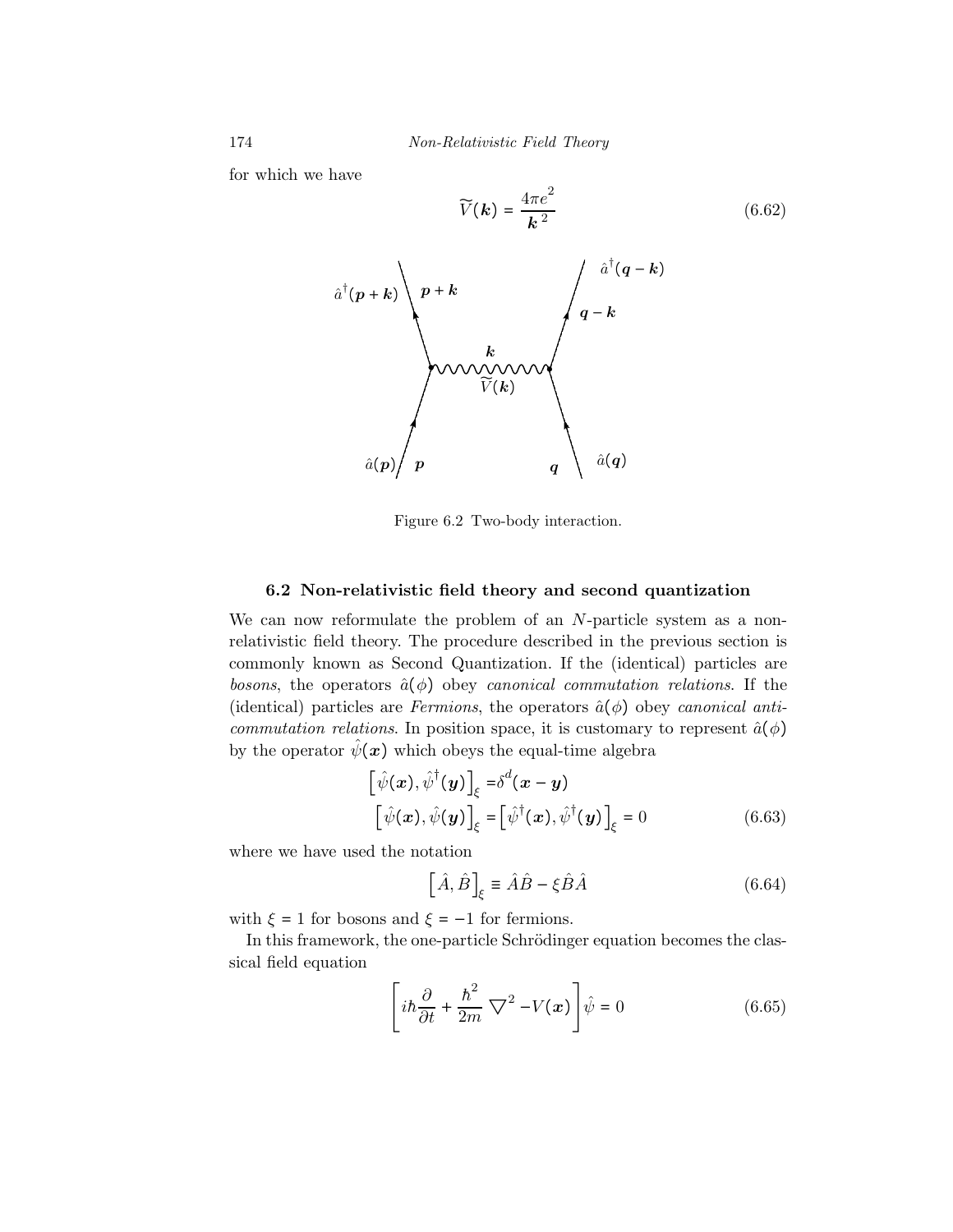Can we find a Lagrangian density  $\mathcal L$  from which the one-particle Schrödinger equation follows as its classical equation of motion? The answer is yes and  $\mathcal L$  is given by

$$
\mathcal{L} = i\hbar \psi^{\dagger} \partial_t \psi - \frac{\hbar^2}{2m} \nabla \psi^{\dagger} \cdot \nabla \psi - V(\boldsymbol{x}) \psi^{\dagger} \psi \qquad (6.66)
$$

Its Euler-Lagrange equations are

$$
\partial_t \frac{\delta \mathcal{L}}{\delta \partial_t \psi^\dagger} = -\nabla \cdot \frac{\delta \mathcal{L}}{\delta \nabla \psi^\dagger} + \frac{\delta \mathcal{L}}{\delta \psi^\dagger} \tag{6.67}
$$

which are equivalent to the field Equation Eq. 6.65. The canonical momenta  $\Pi_{\psi}$  and  $\Pi_{\psi}^{\dagger}$  are

$$
\Pi_{\psi} = \frac{\delta \mathcal{L}}{\delta \partial_t \psi} = i\hbar \psi^{\dagger} \tag{6.68}
$$

and

$$
\Pi_{\psi^{\dagger}} = \frac{\delta \mathcal{L}}{\delta \partial_t \psi^{\dagger}} = -i\hbar \psi \tag{6.69}
$$

Thus, the (equal-time) canonical commutation relations are

$$
\left[\hat{\psi}(\boldsymbol{x}),\hat{\Pi}_{\psi}(\boldsymbol{y})\right]_{\xi} = i\hbar\delta(\boldsymbol{x}-\boldsymbol{y})\tag{6.70}
$$

which require that

$$
\left[\hat{\psi}(\boldsymbol{x}), \hat{\psi}^{\dagger}(\boldsymbol{y})\right]_{\xi} = \delta^{d}(\boldsymbol{x} - \boldsymbol{y})\tag{6.71}
$$

Notice that the canonical momenta are proportional to the field. This is a consequence of the fact that the Lagrangian is first order in time derivatives. It is also necessary for the equal-time commutation and anticommutation relations to be those of creation and annihilation operators.

#### 6.3 Non-relativistic fermions at zero temperature

The results of the previous sections tell us that the action for non-relativistic fermions with two-body interactions is, in  $D = d + 1$  space-time dimensions,

$$
S = \int d^D x \left[ \hat{\psi}^\dagger i \hbar \partial_t \hat{\psi} - \frac{\hbar^2}{2m} \nabla \hat{\psi}^\dagger \cdot \nabla \hat{\psi} - V(x) \hat{\psi}^\dagger (x) \hat{\psi} (x) \right]
$$

$$
- \frac{1}{2} \int d^D x \int d^D x' \hat{\psi}^\dagger (x) \hat{\psi}^\dagger (x') U(x - x') \hat{\psi} (x') \hat{\psi} (x)
$$
(6.72)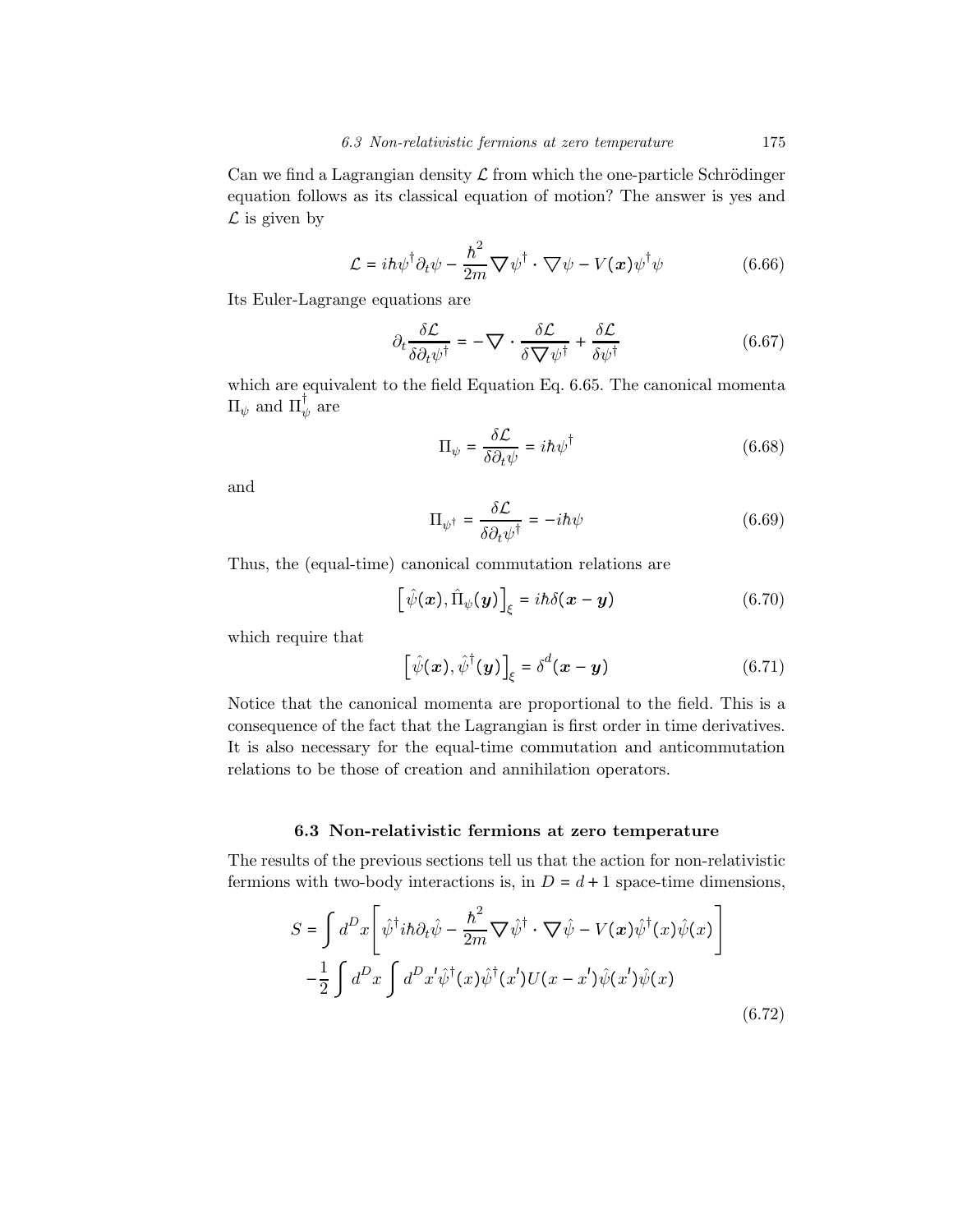176 Non-Relativistic Field Theory

where  $U(x - x')$  represents instantaneous pair-interactions,

$$
U(x - x') \equiv U(x - x')\delta(x_0 - x'_0)
$$
 (6.73)

The Hamiltonian  $\hat{H}$  for this system is

$$
\hat{H} = \int d^d x \left[ \frac{\hbar^2}{2m} \nabla \hat{\psi}^\dagger \cdot \nabla \hat{\psi} + V(x) \hat{\psi}^\dagger(x) \psi(x) \right] \n+ \frac{1}{2} \int d^d x \int d^d x' \hat{\psi}^\dagger(x) \hat{\psi}^\dagger(x') U(x - x') \hat{\psi}(x') \hat{\psi}(x)
$$
\n(6.74)

For *fermions* the fields  $\hat{\psi}$  and  $\hat{\psi}^{\dagger}$  satisfy equal-time canonical anticommutation relations

$$
\{\hat{\psi}(\boldsymbol{x}),\hat{\psi}^{\dagger}(\boldsymbol{x})\}=\delta(\boldsymbol{x}-\boldsymbol{x}')\tag{6.75}
$$

while for *bosons* they satisfy

$$
[\hat{\psi}(\boldsymbol{x}), \hat{\psi}^{\dagger}(\boldsymbol{x}')] = \delta(\boldsymbol{x} - \boldsymbol{x}') \tag{6.76}
$$

In both cases, the Hamiltonian  $\hat{H}$  commutes with the total number operator  $\hat{N} = \int d^d x \hat{\psi}^{\dagger}(x) \hat{\psi}(x)$  since  $\hat{H}$  conserves the total number of particles.

The Fock space picture of the many-body problem is equivalent to the Grand Canonical Ensemble of Statistical Mechanics. Thus, instead of fixing the number of particles we can introduce a Lagrange multiplier  $\mu$ , the chemical potential, to weigh contributions from different parts of the Fock space, and we define the operator  $H$ 

$$
\widetilde{H} \equiv \widehat{H} - \mu \widehat{N} \tag{6.77}
$$

In a Hilbert space with fixed  $\hat{N}$  this amounts to a shift of the energy by  $\mu N$ .

We will now allow the system to choose the sector of the Fock space but with the requirement that the *average* number of particles  $\langle N \rangle$  is fixed to be some number N. In the thermodynamic limit  $(N \to \infty)$ , the chemical potential  $\mu$  represents the difference of the ground state energies between two sectors with  $N + 1$  and N particles respectively. The modified Hamiltonian  $H$  is

$$
\widetilde{H} = \int d^d x \sum_{\sigma} \hat{\psi}_{\sigma}^{\dagger}(\boldsymbol{x}) \left( -\frac{\hbar^2}{2m} \nabla^2 + V(\boldsymbol{x}) - \mu \right) \hat{\psi}_{\sigma}(\boldsymbol{x}) \n+ \frac{1}{2} \int d^d x \int d^d y \sum_{\sigma, \sigma'} \hat{\psi}_{\sigma}^{\dagger}(\boldsymbol{x}) \hat{\psi}_{\sigma'}^{\dagger}(\boldsymbol{y}) U(\boldsymbol{x} - \boldsymbol{y}) \hat{\psi}_{\sigma'}(\boldsymbol{y}) \hat{\psi}_{\sigma}(\boldsymbol{x})
$$
\n(6.78)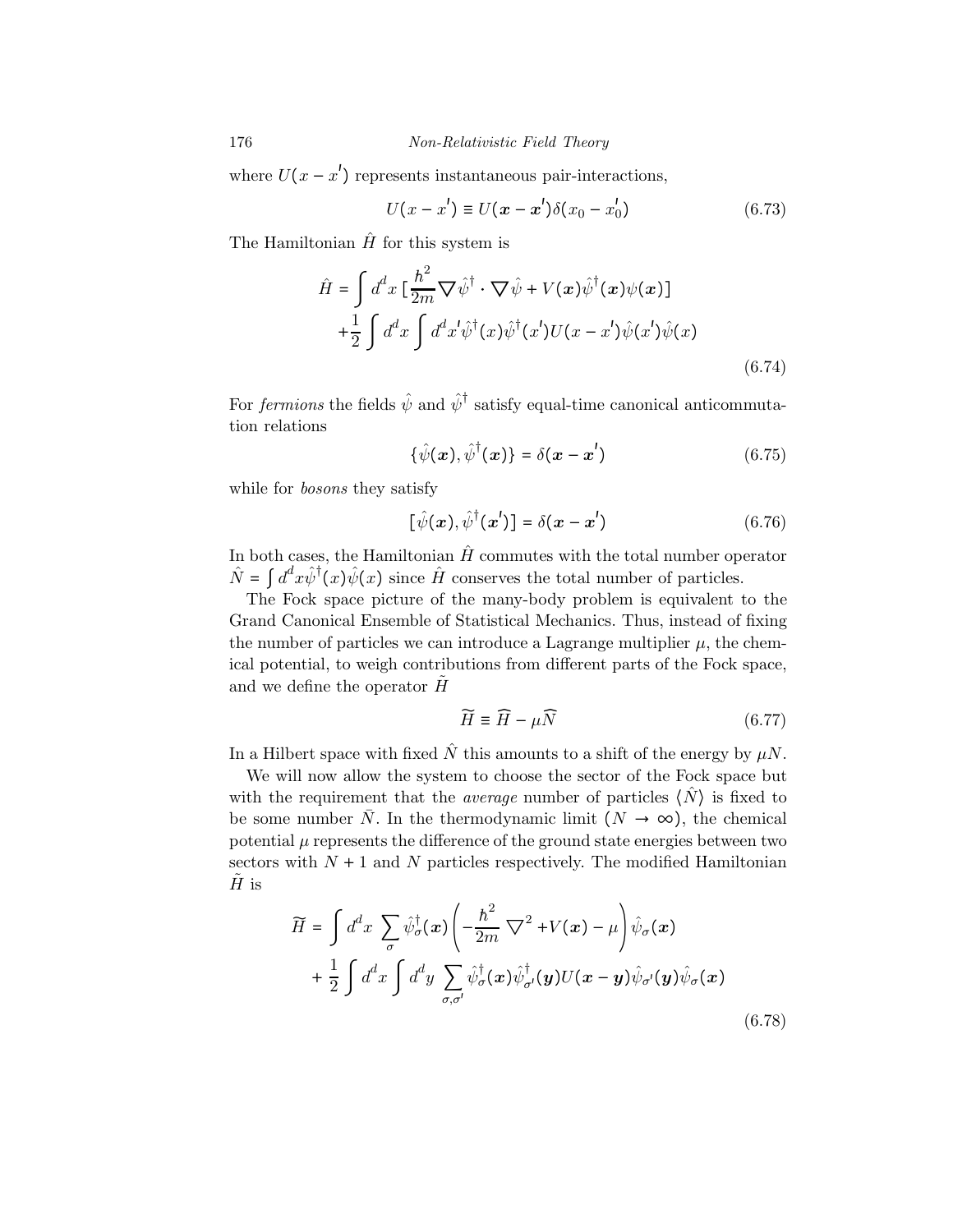#### 6.3.1 The ground state of free fermions



Figure 6.3 The Fermi Sea.

Let us discuss now the very simple problem of finding the ground state for a system of N spinless free fermions. In this case, the interaction potential  $U(x-y)$  vanishes, and, if the system is isolated and translationally invariant, the external potential  $V(x)$  also vanishes. In general there is a complete set of one-particle states of eigenstates of the single-particle Hamiltonian  $\{|\alpha\rangle\}$ . In this basis, the second quantized Hamiltonian  $\hat{H}$  is

$$
\hat{H} = \sum_{\alpha} E_{\alpha} \hat{a}_{\alpha}^{\dagger} a_{\alpha} \tag{6.79}
$$

where the index  $\alpha$  labels the one-particle states by increasing order of their single-particle energies

$$
E_1 \le E_2 \le \dots \le E_n \le \dots \tag{6.80}
$$

Since were are dealing with fermions, we cannot put more than one particle in each state. Thus the state the lowest energy is obtained by filling up all the first N single particle states. Let  $|{\rm{gnd}}\rangle$  denote this ground state

$$
|\text{gnd}\rangle = \prod_{\alpha=1}^{N} \hat{a}_{\alpha}^{\dagger} |0\rangle \equiv \hat{a}_{1}^{\dagger} \cdots \hat{a}_{N}^{\dagger} |0\rangle = |1 \dots 1, 00 \dots\rangle \tag{6.81}
$$

where the ket on the extreme right hand side has the lowest  $N$  states occu-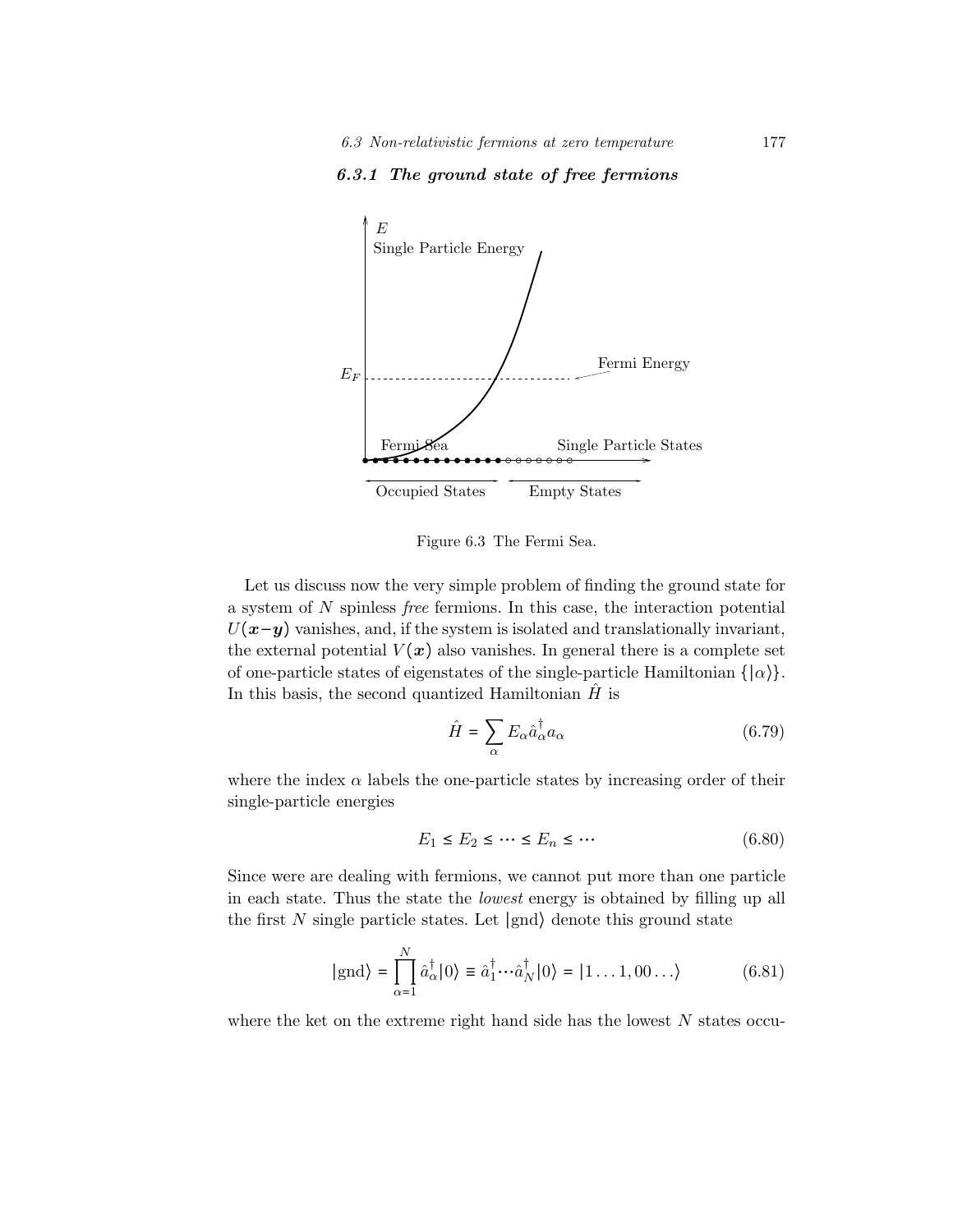pied and all other states are empty. The energy of this state is  $E_{\text{gnd}}$ , where

$$
E_{\text{gnd}} = E_1 + \dots + E_N \tag{6.82}
$$

The energy of the top-most occupied single particle state,  $E_N$ , is called the Fermi energy. The set of occupied states is called the filled Fermi sea.

#### 6.3.2 Excited states

A state such as  $|\psi\rangle$ 

$$
|\psi\rangle = |1 \dots 1010 \dots\rangle \tag{6.83}
$$

is an excited state. Here the ket denotes a state with the lowest  $N-1$ states and the  $N + 1$  state are occupied, and all other states are empty. It is obtained by removing one particle from the single particle state  $N$  (thus leaving a hole behind), and putting the particle in the unoccupied single particle state  $N + 1$ . This is a state with one *particle-hole pair*, and it has



Figure 6.4 An excited (particle-hole) state.

the form

$$
|1 \dots 1010 \dots \rangle = \hat{a}_{N+1}^{\dagger} \hat{a}_N | \text{gnd} \rangle \tag{6.84}
$$

The energy of this state is

$$
E_{\psi} = E_1 + \dots + E_{N-1} + E_{N+1}
$$
 (6.85)

Hence

$$
E_{\psi} = E_{\text{gnd}} + E_{N+1} - E_N \tag{6.86}
$$

Since  $E_{N+1} \ge E_N, E_{\psi} \ge E_{\text{gnd}}$ , the excitation energy  $\varepsilon_{\psi} = E_{\psi} - E_{\text{gnd}}$  is positive,

$$
\varepsilon_{\psi} = E_{N+1} - E_N \ge 0 \tag{6.87}
$$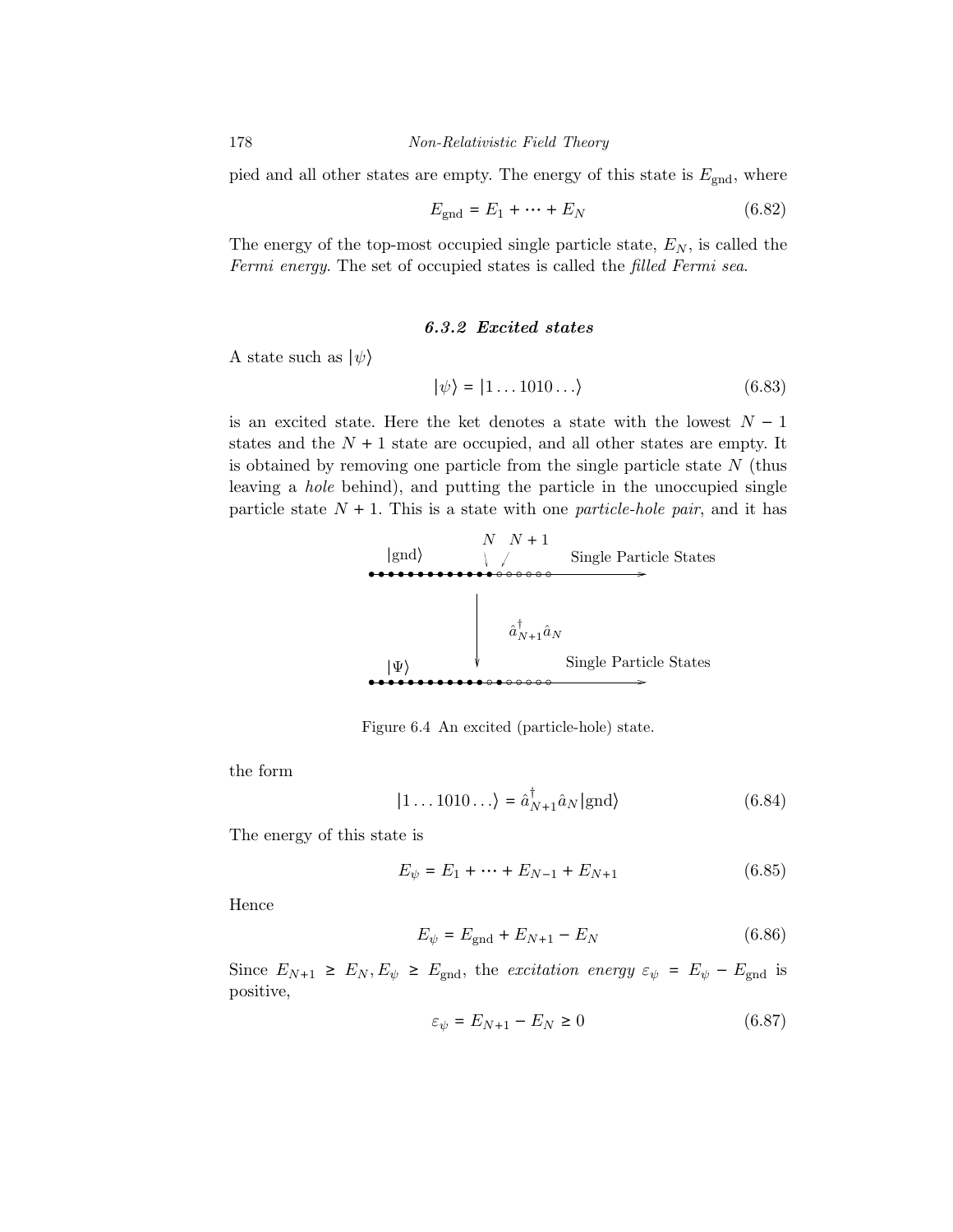# 6.3.3 Normal-ordering and particle-hole transformation: construction of the physical Hilbert space

It is apparent that, instead of using the empty state ∣0⟩ for reference state, it is physically more reasonable to use instead the filled Fermi sea ∣gnd⟩ as the physical reference state or *vacuum state*. Thus this state is a vacuum in the sense of *absence* of excitations.

These arguments motivate the introduction of the particle-hole transfor*mation*. Let us introduce the fermion operators  $b_{\alpha}$  such that

$$
\hat{b}_{\alpha} = \hat{a}_{\alpha}^{\dagger} \qquad \text{for} \ \ \alpha \le N \tag{6.88}
$$

Since  $\hat{a}_{\alpha}^{\dagger}$  |gnd $\rangle = 0$  (for  $\alpha \leq N$ ) the operators  $\hat{b}_{\alpha}$  annihilate the ground state ∣gnd⟩, i.e.

$$
\hat{b}_{\alpha}|\text{gnd}\rangle = 0\tag{6.89}
$$

The following canonical anticommutation relations hold

$$
\left\{\hat{a}_{\alpha}, \hat{a}'_{\alpha}\right\} = \left\{\hat{a}_{\alpha}, \hat{b}_{\beta}\right\} = \left\{\hat{b}_{\beta}, \hat{b}'_{\beta}\right\} = \left\{\hat{a}_{\alpha}, \hat{b}^{\dagger}_{\beta}\right\} = 0
$$

$$
\left\{\hat{a}_{\alpha}, \hat{a}^{\dagger}_{\alpha'}\right\} = \delta_{\alpha\alpha'}, \qquad \left\{\hat{b}_{\beta}, \hat{b}^{\dagger}_{\beta'}\right\} = \delta_{\beta\beta'}
$$
(6.90)

where  $\alpha, \alpha' > N$  and  $\beta, \beta' \leq N$ . Thus, relative to the state  $| \text{gnd} \rangle$ ,  $\hat{a}^{\dagger}_{\alpha}$  and  $\hat{b}^{\dagger}_{\beta}$ β behave like creation operators. An arbitrary excited state has the form

$$
|\alpha_1 \dots \alpha_m, \beta_1 \dots \beta_n; \text{gnd}\rangle \equiv \hat{a}_{\alpha_1}^{\dagger} \dots \hat{a}_{\alpha_m}^{\dagger} \hat{b}_{\beta_1}^{\dagger} \dots \hat{b}_{\beta_n}^{\dagger} | \text{gnd}\rangle \tag{6.91}
$$

This state has m particles, in the single-particle states  $\alpha_1, \ldots, \alpha_m$ , and n holes, in the single-particle states  $\beta_1, \ldots, \beta_n$ . The ground state is annihilated by the operators  $\hat{a}_{\alpha}$  and  $b_{\beta}$ 

$$
\hat{a}_{\alpha}|\text{gnd}\rangle = \hat{b}_{\beta}|\text{gnd}\rangle = 0 \quad \text{with } \alpha > N \text{and } \beta \le N \tag{6.92}
$$

The Hamiltonian  $\hat{H}$  is normal ordered relative to the *empty state*  $|0\rangle$ , i. e.,  $\hat{H}|0\rangle = 0$ , but it is not normal ordered relative to the actual ground state  $|{\rm gnd}\rangle$ . The particle-hole transformation enables us to normal order  $\hat{H}$ relative to ∣gnd⟩,

$$
\widehat{H} = \sum_{\alpha} E_{\alpha} \hat{a}_{\alpha}^{\dagger} \hat{a}_{\alpha} = \sum_{\alpha \le N} E_{\alpha} + \sum_{\alpha > N} E_{\alpha} \hat{a}_{\alpha}^{\dagger} \hat{a}_{\alpha} - \sum_{\beta \le N} E_{\beta} \hat{b}_{\beta}^{\dagger} \hat{b}_{\beta} \tag{6.93}
$$

where the minus sign in the last term reflects the Femi statistics.

Thus

$$
\widehat{H} = E_{\text{gnd}} + : \widehat{H} : \tag{6.94}
$$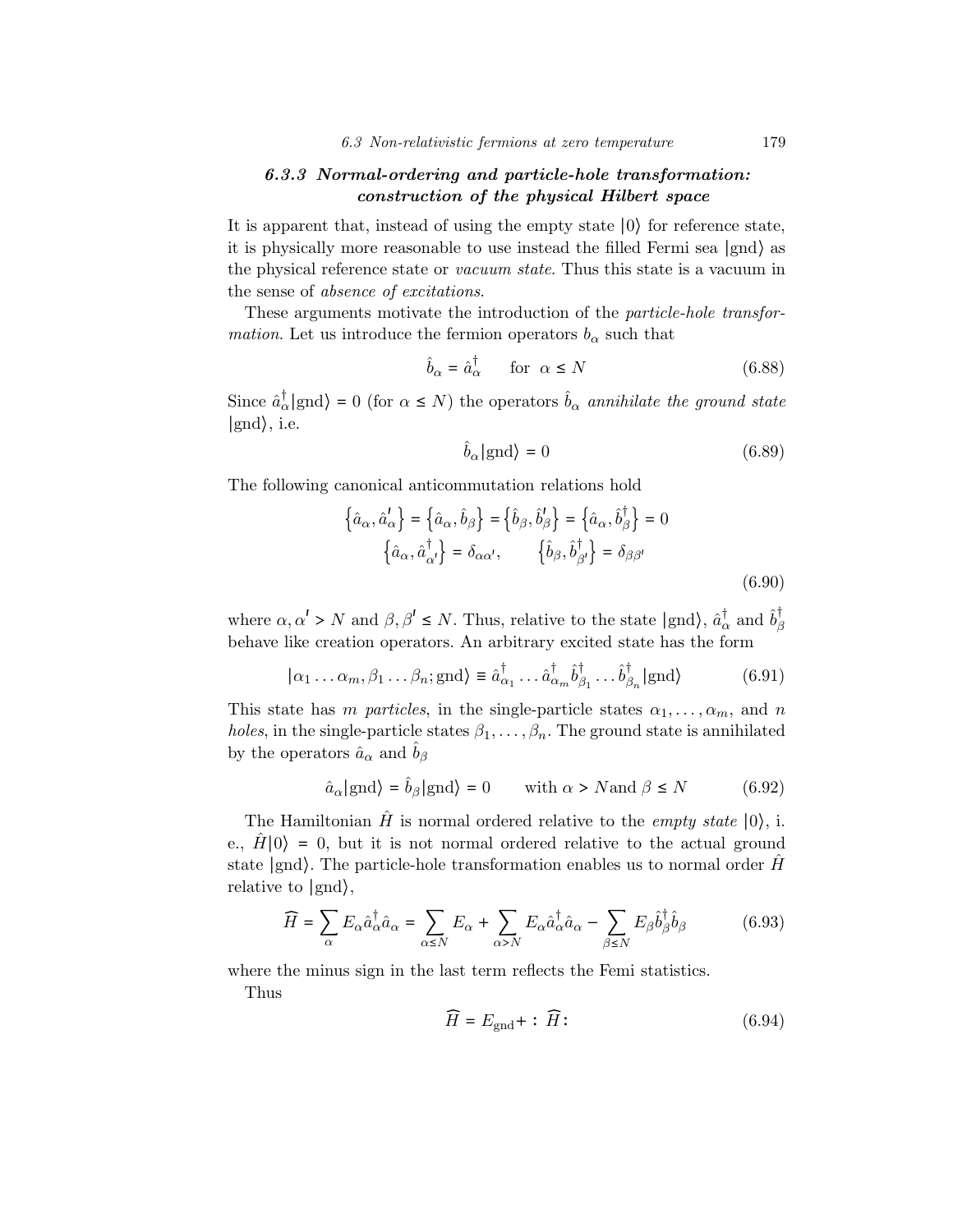180 *Non-Relativistic Field Theory* 

where

$$
E_{\text{gnd}} = \sum_{\alpha=1}^{N} E_{\alpha} \tag{6.95}
$$

is the ground state energy, and the normal ordered Hamiltonian is

$$
\therefore \widehat{H} := \sum_{\alpha > N} E_{\alpha} \hat{a}_{\alpha}^{\dagger} \hat{a}_{\alpha} - \sum_{\beta \leq N} \hat{b}_{\beta}^{\dagger} \hat{b}_{\beta} \ E_{\beta} \tag{6.96}
$$

The number operator  $\widehat{N}$  is also not normal-ordered relative to  $|$ gnd $\rangle$  either. Thus, we write

$$
\widehat{N} = \sum_{\alpha} \hat{a}_{\alpha}^{\dagger} \hat{a}_{\alpha} = N + \sum_{\alpha > N} \hat{a}_{\alpha}^{\dagger} a_{\alpha} - \sum_{\beta \le N} \hat{b}_{\beta}^{\dagger} \hat{b}_{\beta} \tag{6.97}
$$

We see that particles raise the energy while holes reduce it. However, if we deal with Hamiltonians that conserve the particle number  $\widehat{N}$  (i.e.  $[\widehat{N}, \widehat{H}] =$ 0) for every particle that is removed a hole must be created. Hence particles and holes can only be created in *pairs*. A particle-hole state  $\ket{\alpha, \beta \text{ and}}$  is

$$
|\alpha, \beta \text{ gnd}\rangle \equiv \hat{a}_{\alpha}^{\dagger} \hat{b}_{\beta}^{\dagger} | \text{ gnd}\rangle \tag{6.98}
$$

It is an eigenstate with an energy

$$
\widehat{H}|\alpha,\beta \text{ gnd}\rangle = (E_{\text{gnd}} + : \widehat{H}:)\hat{a}_{\alpha}^{\dagger}\hat{b}_{\beta}^{\dagger}|\text{gnd}\rangle
$$

$$
= (E_{\text{gnd}} + E_{\alpha} - E_{\beta})|\alpha,\beta \text{ gnd}\rangle
$$
(6.99)

and the excitation energy is  $E_{\alpha} - E_{\beta} \ge 0$ . Hence the ground state is stable to the creation of particle-hole pairs.

This state has exactly  $N$  particles since

$$
\widehat{N}|\alpha,\beta \text{ and }\rangle = (N+1-1)|\alpha,\beta \text{ and }\rangle = N|\alpha,\beta \text{ and }\rangle \qquad (6.100)
$$

Let us finally notice that the field operator  $\hat{\psi}^{\dagger}(x)$  in position space is

$$
\hat{\psi}^{\dagger}(\boldsymbol{x}) = \sum_{\alpha} \langle \boldsymbol{x} | \alpha \rangle \hat{a}_{\alpha}^{\dagger} = \sum_{\alpha > N} \phi_{\alpha}(\boldsymbol{x}) \hat{a}_{\alpha}^{\dagger} + \sum_{\beta \leq N} \phi_{\beta}(\boldsymbol{x}) \hat{b}_{\beta} \tag{6.101}
$$

where  $\{\phi_{\alpha}(\boldsymbol{x})\}$  are the single particle wave functions.

The procedure of normal ordering allows us to define the physical Hilbert space. The physical meaning of this approach becomes more transparent in the thermodynamic limit  $N \to \infty$  and  $V \to \infty$  at constant density  $\rho$ . In this limit, the Hilbert space is the set of states which is obtained by acting *finitely* with creation and annihilation operators on the ground state (the vacuum). The spectrum of states that results from this approach consists on the set of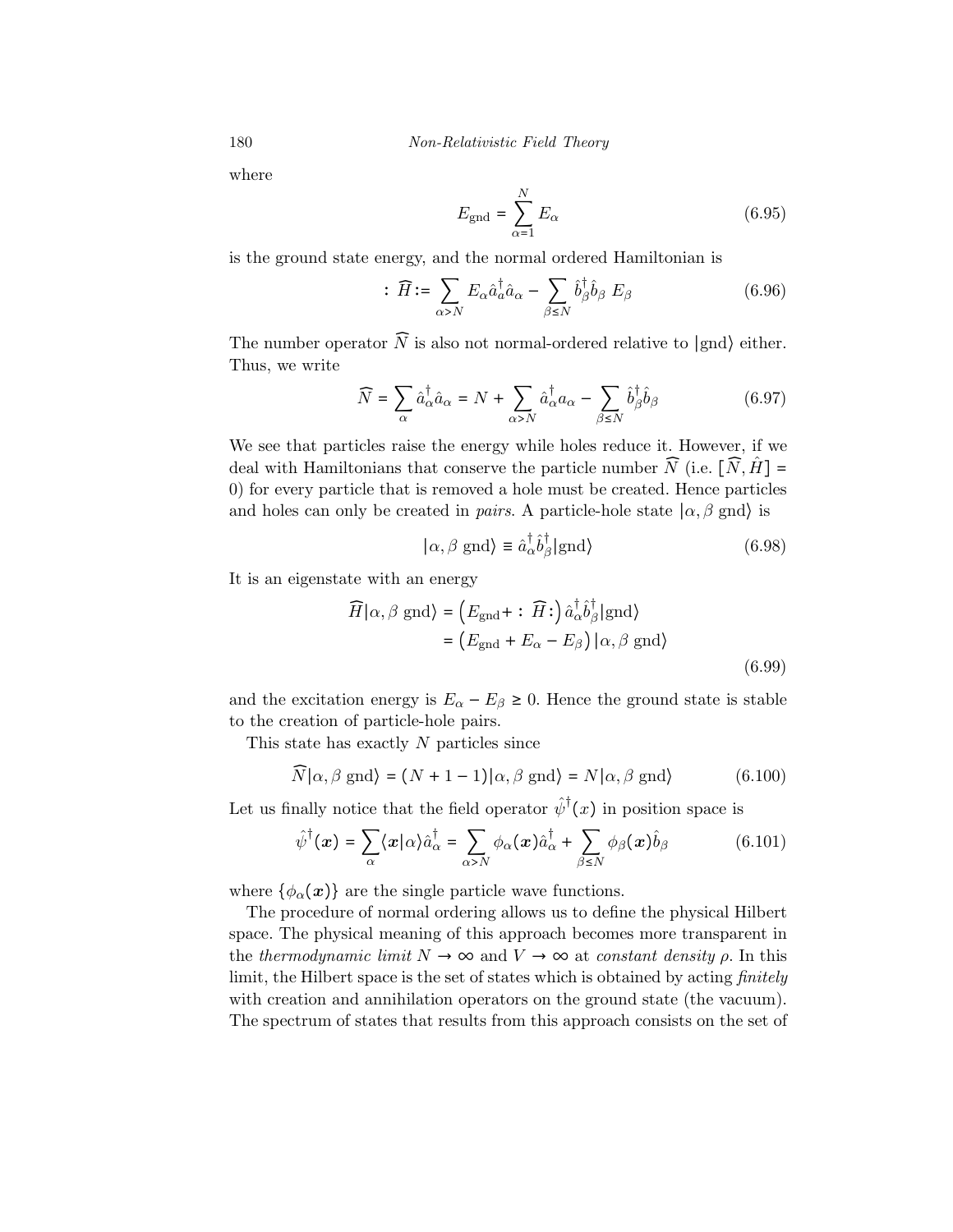states with finite excitation energy. Hilbert spaces which are built on reference states with macroscopically different number of particles are effectively disconnected from each other. Thus, the normal ordering of a Hamiltonian of a system with an infinite number of degrees of freedom amounts to a choice of the Hilbert space. This restriction becomes of fundamental importance when interactions are taken into account.

## 6.3.4 The free fermi gas

Let us consider the case of free spin one-half electrons moving in free space. The Hamiltonian for this system is

$$
\tilde{H} = \int d^d x \sum_{\sigma = \uparrow, \downarrow} \hat{\psi}_{\sigma}^{\dagger}(\boldsymbol{x}) \left[ -\frac{\hbar^2}{2m} \nabla^2 - \mu \right] \hat{\psi}_{\sigma}(\boldsymbol{x}) \tag{6.102}
$$

where the label  $\sigma = \uparrow, \downarrow$  indicates the z-projection of the spin of the electron. The value of the chemical potential  $\mu$  will be determined once we satisfy that the electron *density* is equal to some fixed value  $\bar{\rho}$ .

In momentum space, we get

$$
\hat{\psi}_{\sigma}(\boldsymbol{x}) = \int \frac{d^d p}{(2\pi)^d} \hat{\psi}_{\sigma}(p) e^{-i \boldsymbol{p} \cdot \boldsymbol{x}/\hbar}
$$
\n(6.103)

where the operators  $\hat{\psi}_{\sigma}(\boldsymbol{p})$  and  $\hat{\psi}_{\sigma}^{\dagger}(\boldsymbol{p})$  satisfy the canonical equal-time anticommutation relations

$$
\{\hat{\psi}_{\sigma}(\boldsymbol{p}), \hat{\psi}_{\sigma}^{\dagger}(\boldsymbol{p})\} = (2\pi)^{d} \delta_{\sigma\sigma'} \delta^{d}(\boldsymbol{p} - \boldsymbol{p}')
$$
  

$$
\{\hat{\psi}_{\sigma}^{\dagger}(\boldsymbol{p}), \hat{\psi}_{\sigma'}^{\dagger}(\boldsymbol{p})\} = \{\hat{\psi}(\boldsymbol{p}), \hat{\psi}_{\sigma'}(\boldsymbol{p}')\} = 0
$$
  
(6.104)

The Hamiltonian has the very simple form

$$
\tilde{H} = \int \frac{d^d p}{(2\pi)^d} \sum_{\sigma = \hat{i}, \downarrow} (\varepsilon(\mathbf{p}) - \mu) \hat{\psi}_{\sigma}^{\dagger}(\mathbf{p}) \hat{\psi}_{\sigma}(\mathbf{p}) \tag{6.105}
$$

where  $\varepsilon(\boldsymbol{p})$  is given by

$$
\varepsilon(\mathbf{p}) = \frac{\mathbf{p}^2}{2m} \tag{6.106}
$$

For this simple case,  $\varepsilon(p)$  is independent of the spin orientation.

It is convenient to measure the energy relative to the chemical potential (i.e. the Fermi energy)  $\mu = E_F$ . The relative energy  $E(\mathbf{p})$  is

$$
E(\mathbf{p}) = \varepsilon(\mathbf{p}) - \mu \tag{6.107}
$$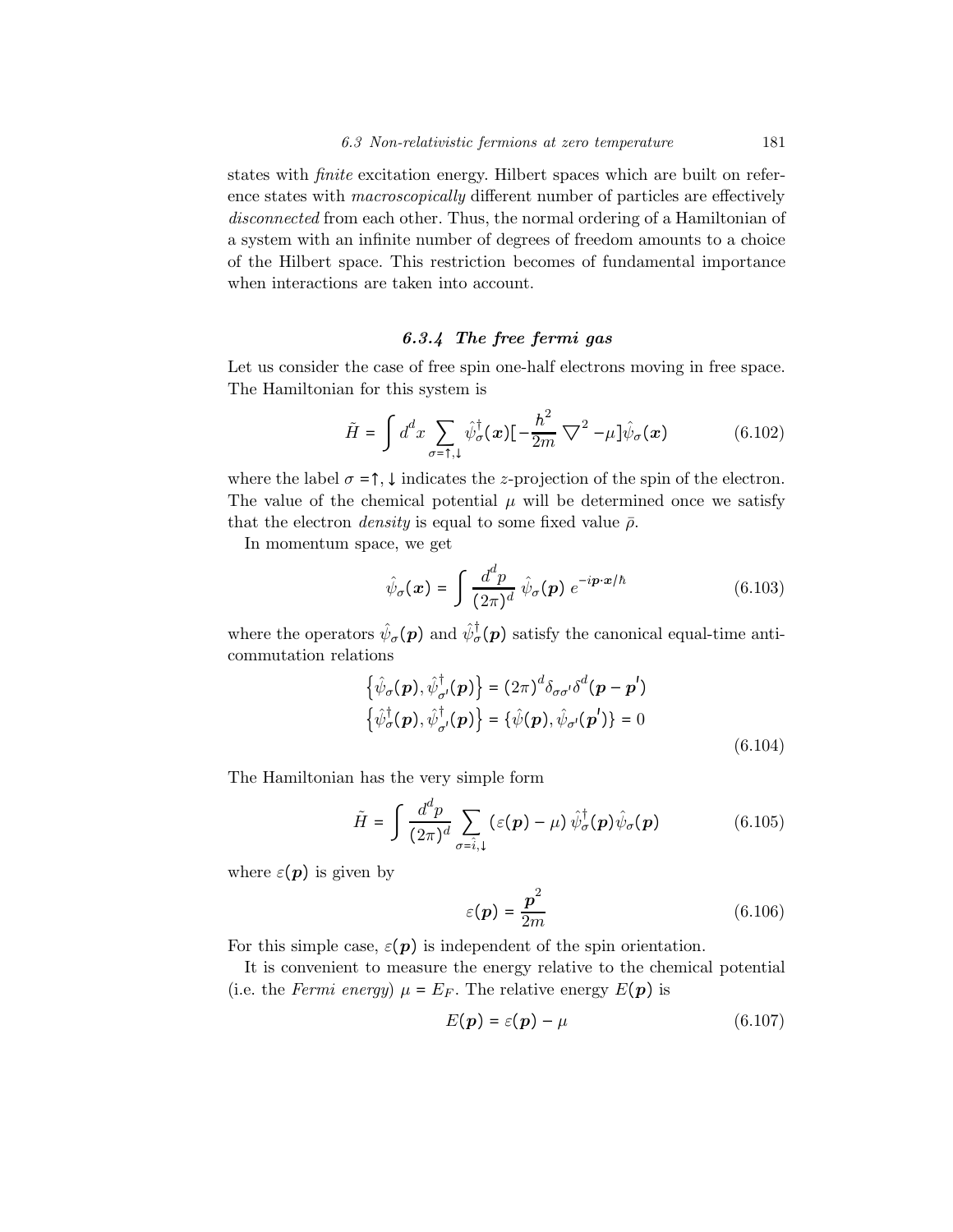Hence,  $E(p)$  is the excitation energy measured from the Fermi energy  $E_F$  =  $\mu$ . The energy  $E(p)$  does not have a definite sign since there are states with  $\varepsilon(\boldsymbol{p}) > \mu$  as well as states with  $\varepsilon(\boldsymbol{p}) < \mu$ . Let us define by  $p_F$  the value of ∣p∣ for which

$$
E(p_F) = \varepsilon(p_F) - \mu = 0 \tag{6.108}
$$

This is the Fermi momentum. Thus, for  $|p| < p_F$ ,  $E(p)$  is negative while for  $|p| > p_F, E(p)$  is *positive*.

We can construct the ground state of the system by finding the state with lowest energy at fixed  $\mu$ . Since  $E(p)$  is negative for  $|p| \leq p_F$ , we see that by filling up all of those states we get the lowest possible energy. It is then natural to normal order the system relative to a state in which all one-particle states with  $|p| \leq p_F$  are occupied. Hence we make the particlehole transformation

$$
\hat{b}_{\sigma}(\mathbf{p}) = \hat{\psi}_{\sigma}^{\dagger}(\mathbf{p}) \quad \text{for} \quad |\mathbf{p}| \le p_F \n\hat{a}_{\sigma}(\mathbf{p}) = \hat{\psi}_{\sigma}(\mathbf{p}) \quad \text{for} \quad |\mathbf{p}| > p_F
$$
\n(6.109)

In terms of the operators  $\hat{a}_{\sigma}$  and  $\hat{b}_{\sigma}$ , the Hamiltonian is

$$
\tilde{H} = \sum_{\sigma=\uparrow,\downarrow} \int \frac{d^d p}{(2\pi)^d} \left[ E(\boldsymbol{p})\theta(|\boldsymbol{p}| - p_F) \hat{a}^\dagger_{\sigma}(\boldsymbol{p}) \hat{a}_{\sigma}(\boldsymbol{p}) + \theta(p_F - |\boldsymbol{p}|) E(\boldsymbol{p}) \hat{b}_{\sigma}(\boldsymbol{p}) \hat{b}^\dagger_{\sigma}(\boldsymbol{p}) \right]
$$
\n(6.110)

where  $\theta(x)$  is the step function

$$
\theta(x) = \begin{cases} 1 & x > 0 \\ 0 & x \le 0 \end{cases} \tag{6.111}
$$

Using the anticommutation relations in the last term we get

$$
\tilde{H} = \sum_{\sigma = \uparrow, \downarrow} \int \frac{d^d p}{(2\pi)^d} E(\boldsymbol{p}) [\theta(|\boldsymbol{p}| - p_F) \hat{a}_{\sigma}^{\dagger}(\boldsymbol{p}) \hat{a}_{\sigma}(\boldsymbol{p}) - \theta(p_F - |(\boldsymbol{p})|) \hat{b}_{\sigma}^{\dagger}(\boldsymbol{p}) \hat{b}_{\sigma}(\boldsymbol{p})] + \tilde{E}_{\text{gnd}}
$$
\n(6.112)

where  $\tilde{E}_{\text{gnd}}$ , the ground state energy measured from the chemical potential  $\mu$ , is given by

$$
\tilde{E}_{\text{gnd}} = \sum_{\sigma = \uparrow, \downarrow} \int \frac{d^d p}{(2\pi)^d} \theta(p_F - |\mathbf{p}|) E(\mathbf{p}) (2\pi)^d \delta^d(0) = E_{\text{gnd}} - \mu N \quad (6.113)
$$

Recall that  $(2\pi)^d \delta(0)$  is equal to

$$
(2\pi)^{d} \delta^{d}(0) = \lim_{p \to 0} (2\pi)^{d} \delta^{d}(p) = \lim_{p \to 0} \int d^{d}x e^{ip \cdot x} = V
$$
 (6.114)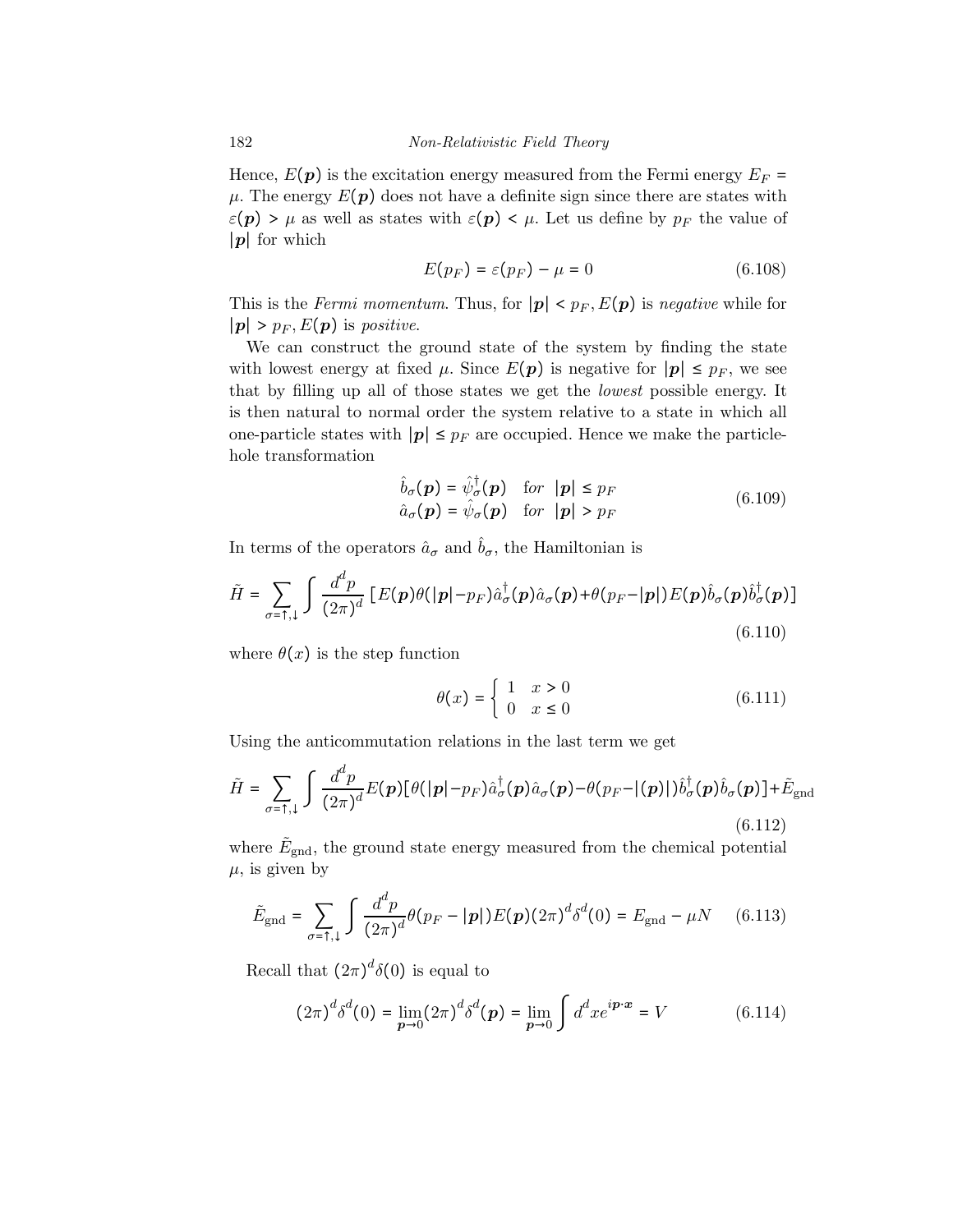where V is the *volume* of the system. Thus,  $\tilde{E}_{\text{gnd}}$  is extensive

$$
\tilde{E}_{\text{gnd}} = V \tilde{\varepsilon}_{\text{gnd}} \tag{6.115}
$$

and the ground state energy density  $\tilde{\varepsilon}_{\text{gnd}}$  is

$$
\tilde{\varepsilon}_{\text{gnd}} = 2 \int_{|\mathbf{p}| \le p_F} \frac{d^d p}{(2\pi)^d} E(\mathbf{p}) = \varepsilon_{\text{gnd}} - \mu \bar{\rho}
$$
\n(6.116)

where the factor of 2 comes from the two spin orientations. Putting everything together we get

$$
\tilde{\varepsilon}_{\rm gnd} = 2 \int_{|\mathbf{p}| \le p_F} \frac{d^d p}{(2\pi)^d} \left( \frac{\mathbf{p}^2}{2m} - \mu \right) = 2 \int_0^{p_F} dp \ p^{d-1} \frac{S_d}{(2\pi)^d} \left( \frac{p^2}{2m} - \mu \right) \tag{6.117}
$$

where  $S_d$  is the area of the d-dimensional hypersphere. Our definitions tell us that the chemical potential is  $\mu = \frac{p_F^2}{2m} \equiv E_F$  where  $E_F$ , is the Fermi energy. Thus the ground state energy density  $\varepsilon_{\text{gnd}}$  (measured from the empty state) is equal to

$$
E_{\rm gnd} = \frac{1}{m} \frac{S_d}{(2\pi)^d} \int_0^{p_F} dp \, p^{d+1} = \frac{p_F^{d+2}}{m(d+2)} \frac{S_d}{(2\pi)^d} = 2E_F \frac{p_F^d S_d}{(d+2)(2\pi)^d}
$$
(6.118)

How many particles does this state have? To find that out we need to look at the number operator. The number operator can also be normal-ordered with respect to this state

$$
\hat{N} = \int \frac{d^d p}{(2\pi)^d} \sum_{\sigma=\uparrow,\downarrow} \hat{\psi}_{\sigma}^{\dagger}(\mathbf{p}) \hat{\psi}_{\sigma}(\mathbf{p}) =
$$
\n
$$
= \int \frac{d^d p}{(2\pi)^d} \sum_{\sigma=\uparrow,\downarrow} \{ \theta(|\mathbf{p}| - p_F) \hat{a}_{\sigma}^{\dagger}(\mathbf{p}) \hat{a}_{\sigma}(\mathbf{p}) + \theta(p_F - |\mathbf{p}|) \hat{b}_{\sigma}(\mathbf{p}) \hat{b}_{\sigma}^{\dagger}(\mathbf{p}) \}
$$
\n(6.119)

Hence,  $\hat{N}$  can also be written in the form

$$
\hat{N} =: \hat{N} : +N \tag{6.120}
$$

where the normal-ordered number operator :  $\hat{N}$  : is

$$
\therefore \ \hat{N} := \int \frac{d^d p}{(2\pi)^d} \sum_{\sigma = \uparrow, \downarrow} \left[ \theta(|\mathbf{p}| - p_F) \hat{a}_{\sigma}^{\dagger}(\mathbf{p}) \hat{a}_{\sigma}(\mathbf{p}) - \theta(p_F - |\mathbf{p}|) \hat{b}_{\sigma}^{\dagger}(\mathbf{p}) \hat{b}_{\sigma}(\mathbf{p}) \right]
$$
\n(6.121)